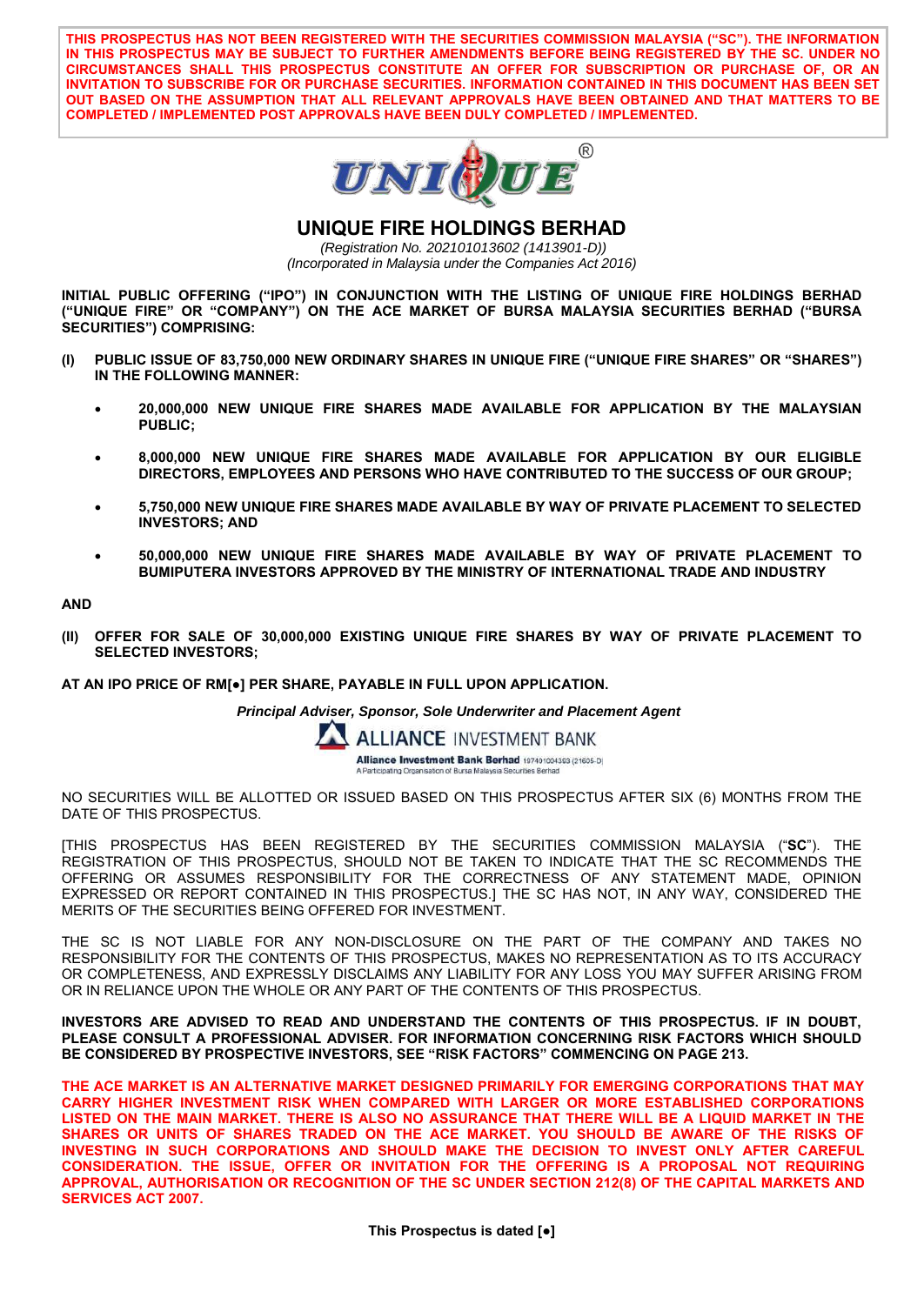### **RESPONSIBILITY STATEMENTS**

Our Directors, Promoters and Offeror (as defined in this Prospectus) have seen and approved this Prospectus. They collectively and individually accept full responsibility for the accuracy of the information. Having made all reasonable enquiries, and to the best of their knowledge and belief, they confirm there is no false or misleading statement or other facts which if omitted, would make any statement in the Prospectus false or misleading.

Alliance Investment Bank Berhad ("**AIBB**"), being the Principal Adviser, Sponsor, Sole Underwriter and Placement Agent, acknowledges that, based on all available information, and to the best of its knowledge and belief, this Prospectus constitutes a full and true disclosure of all material facts concerning the offering.

### **STATEMENTS OF DISCLAIMER**

[Approval has been granted by Bursa Securities for the listing of and quotation for the securities being offered. Admission to the Official List of ACE Market of Bursa Securities is not to be taken as an indication of the merits of the offering, corporation or its shares.]

Bursa Securities is not liable for any non-disclosure on our part and takes no responsibility for the contents of this Prospectus, makes no representation as to its accuracy or completeness and expressly disclaims any liability for any loss you may suffer arising from or in reliance upon the whole or any part of the contents of this Prospectus.

[This Prospectus, together with the Application Form (as defined in this Prospectus), has also been lodged with the Registrar of Companies, who takes no responsibility for its contents.]

### **OTHER STATEMENTS**

You should note that you may seek recourse under Sections 248, 249 and 357 of the *Capital Markets and Services Act 2007* (**"CMSA"**) for breaches of securities laws including any statement in the Prospectus that is false, misleading, or from which there is a material omission; or for any misleading or deceptive act in relation to this Prospectus or the conduct of any other person in relation to our Company.

Shares are offered to the public on the premise of full and accurate disclosure of all material information concerning the offering, for which any person set out in Section 236 of the CMSA, is responsible.

[Our Shares are classified as Shariah compliant by the Shariah Advisory Council of the SC. This classification remains valid from the date of issue of this Prospectus until the next Shariah compliance review undertaken by the Shariah Advisory Council of the SC. The new status is released in the updated list of Shariah-compliant securities, on the last Friday of May and November.]

This Prospectus has not been and will not be made to comply with the laws of any jurisdiction other than Malaysia, and has not been and will not be lodged, registered or approved pursuant to or under any applicable securities or equivalent legislation or with or by any regulatory authority or other relevant body of any jurisdiction other than Malaysia.

We will not, prior to acting on any acceptance in respect of our IPO, make or be bound to make any enquiry as to whether you have a registered address in Malaysia and will not accept or be deemed to accept any liability in relation thereto whether or not any enquiry or investigation is made in connection therewith.

This Prospectus is prepared and published solely for our IPO in Malaysia under the laws of Malaysia. Our Shares being offered in our IPO are issued in Malaysia solely based on the contents of this Prospectus. Our Directors, Promoters, Offeror, Principal Adviser, Sponsor, Sole Underwriter and Placement Agent take no responsibility for the distribution of this Prospectus (in preliminary or final form) outside Malaysia. Our Directors, Promoters, Offeror, Principal Adviser, Sponsor, Sole Underwriter and Placement Agent have not authorised anyone to provide you with information which is not contained in this Prospectus.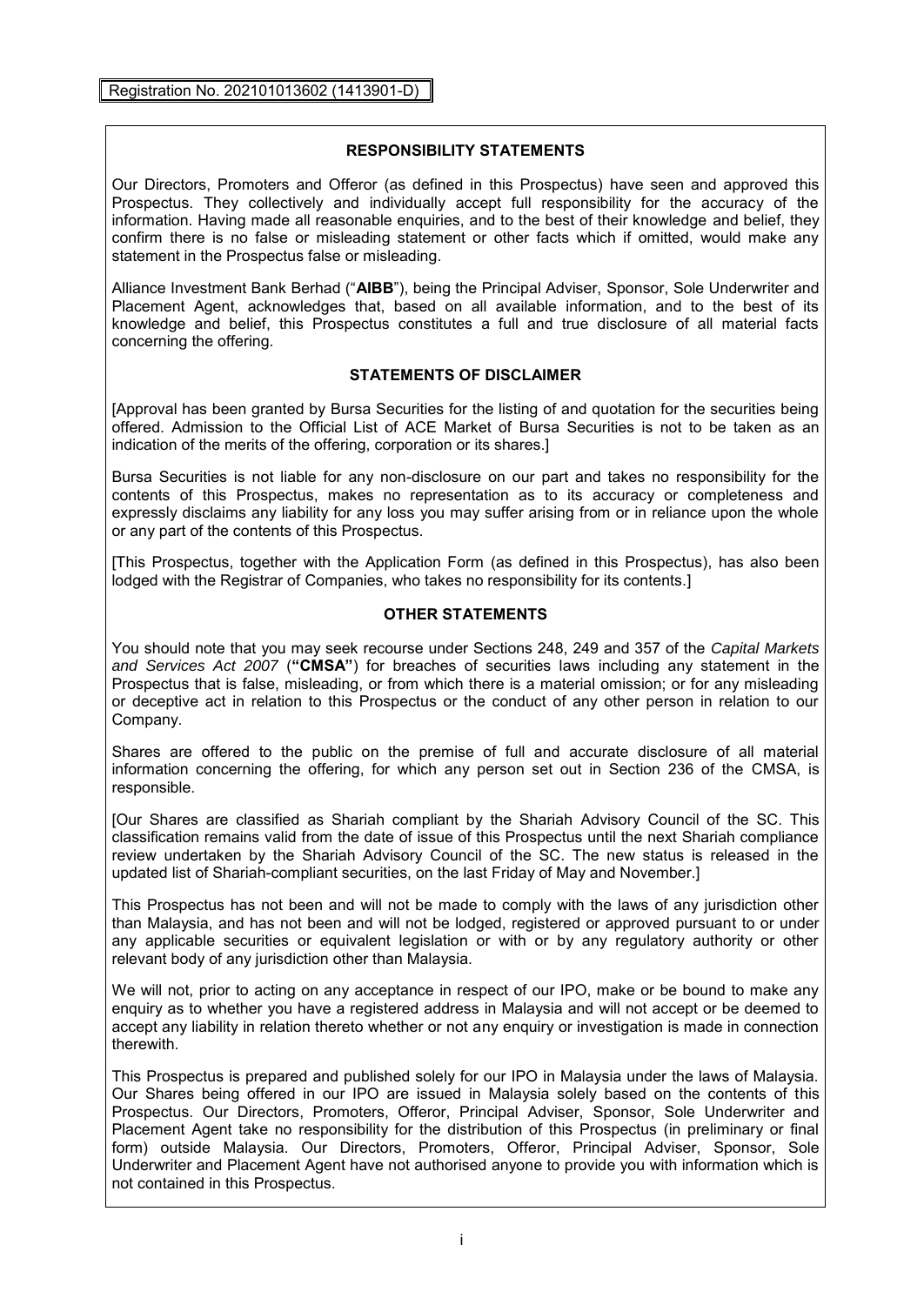It shall be your sole responsibility, if you are or may be subject to the laws of any countries or jurisdictions other than Malaysia, to consult your professional advisers as to whether your application for our IPO would result in the contravention of any laws of such countries or jurisdictions. Neither we nor our Principal Adviser nor any other advisers in relation to our IPO shall accept any responsibility or liability in the event that any application made by you shall become illegal, unenforceable, avoidable or void in any such country or jurisdiction.

Further, it shall be your sole responsibility to ensure that your application for our IPO would be in compliance with the terms of our IPO and would not be in contravention of any laws of countries or jurisdictions other than Malaysia to which you may be subjected to. We will further assume that you had accepted our IPO in Malaysia and will be subject only to the laws of Malaysia in connection therewith.

However, we reserve the right, in our absolute discretion, to treat any acceptances as invalid if we believe that such acceptance may violate any law or applicable legal or regulatory requirements.

### **ELECTRONIC PROSPECTUS**

This Prospectus can also be viewed or downloaded from Bursa Securities' website at [www.bursamalaysia.com.](http://www.bursamalaysia.com/) The contents of the Electronic Prospectus (as defined in this Prospectus) are as per the contents of this Prospectus registered by the SC.

You are advised that the internet is not a fully secured medium, and that your Internet Share Application (as defined in this Prospectus) is subject to the risk of problems occurring during data transmission, computer security threats such as viruses, hackers and crackers, faults with computer software and other events beyond the control of the Internet Participating Financial Institutions (as defined in this Prospectus). These risks cannot be borne by the Internet Participating Financial Institutions.

If you are in doubt as to the validity or integrity of the Electronic Prospectus, you should immediately request from us, our Principal Adviser or the issuing house, a paper / printed copy of this Prospectus.

In the event of any discrepancies arising between the contents of the Electronic Prospectus and the contents of the paper / printed copy of this Prospectus for any reason whatsoever, the contents of the paper / printed copy of this Prospectus, which is identical to this Prospectus registered by the SC, shall prevail.

In relation to any reference in this Prospectus to third party internet sites ("**Third Party Internet Sites**"), whether by way of hyperlinks or by way of description of the Third Party Internet Sites, you acknowledge and agree that:

- (i) we and our Principal Adviser do not endorse and are not affiliated in any way with the Third Party Internet Sites and are not responsible for the availability of, or the contents or any data, information, files or other material provided on the Third Party Internet Sites. You shall bear all risks associated with the access to or use of the Third Party Internet Sites;
- (ii) we and our Principal Adviser are not responsible for the quality of products or services in the Third Party Internet Sites, for fulfilling any of the terms of your agreements with the Third Party Internet Sites. We and our Principal Adviser are also not responsible for any loss, damage or cost that you may suffer or incur in connection with or as a result of dealing with the Third Party Internet Sites or the use of or reliance on any data, information, files or other material provided by such parties; and
- (iii) any data, information, files or other material downloaded from the Third Party Internet Sites is at your own discretion and risk. We and our Principal Adviser are not responsible, liable or under obligation for any damage to your computer system or loss of data resulting from the downloading of any such data, information, files or other material.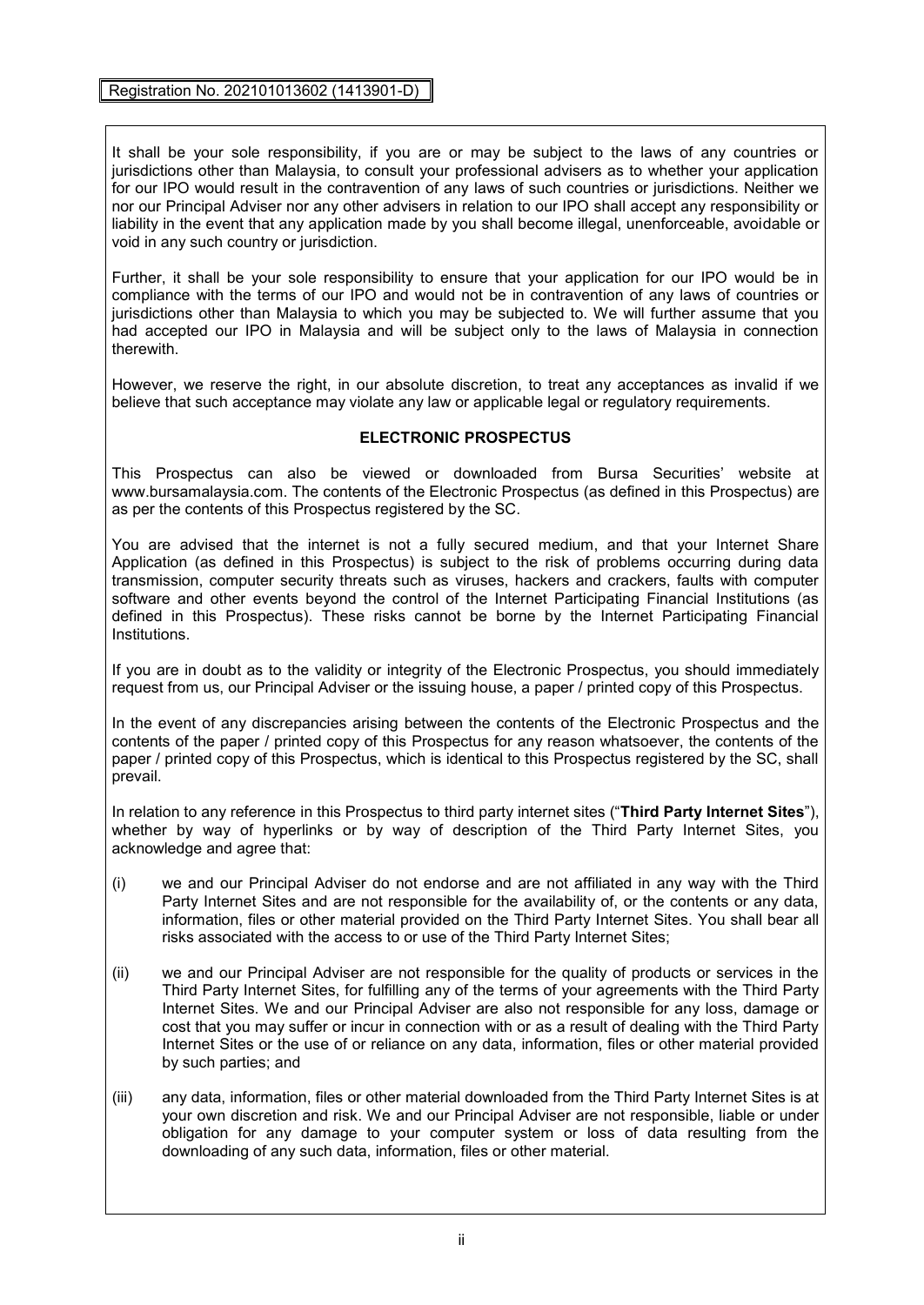Where an electronic Prospectus is hosted on the website of the Internet Participating Financial Institutions, you are advised that:

(i) the Internet Participating Financial Institutions are liable in respect of the integrity of the contents of an electronic Prospectus, to the extent of the contents of the electronic Prospectus situated on the web server of the Internet Participating Financial Institutions which may be viewed via your web browser or other relevant software.

 The Internet Participating Financial Institutions shall not be responsible in any way for the integrity of the contents of an electronic Prospectus which has been downloaded or otherwise obtained from the web server of the Internet Participating Financial Institutions and thereafter communicated or disseminated in any manner to you or other parties; and

(ii) while all reasonable measures have been taken to ensure the accuracy and reliability of the information provided in an electronic Prospectus, the accuracy and reliability of an electronic Prospectus cannot be guaranteed as the internet is not a fully secured medium.

The Internet Participating Financial Institutions shall not be liable (whether in tort or contract or otherwise) for any loss, damage or cost, you or any other person may suffer or incur due to, as a consequence of or in connection with any inaccuracies, changes, alterations, deletions or omissions in respect of the information provided in an electronic Prospectus which may arise in connection with or as a result of any fault or faults with web browsers or other relevant software, any fault or faults on your or any third party's personal computer, operating system or other software, viruses or other security threats, unauthorised access to information or systems in relation to the website of the Internet Participating Financial Institutions, and / or problems occurring during data transmission, which may result in inaccurate or incomplete copies of information being downloaded or displayed on your personal computer.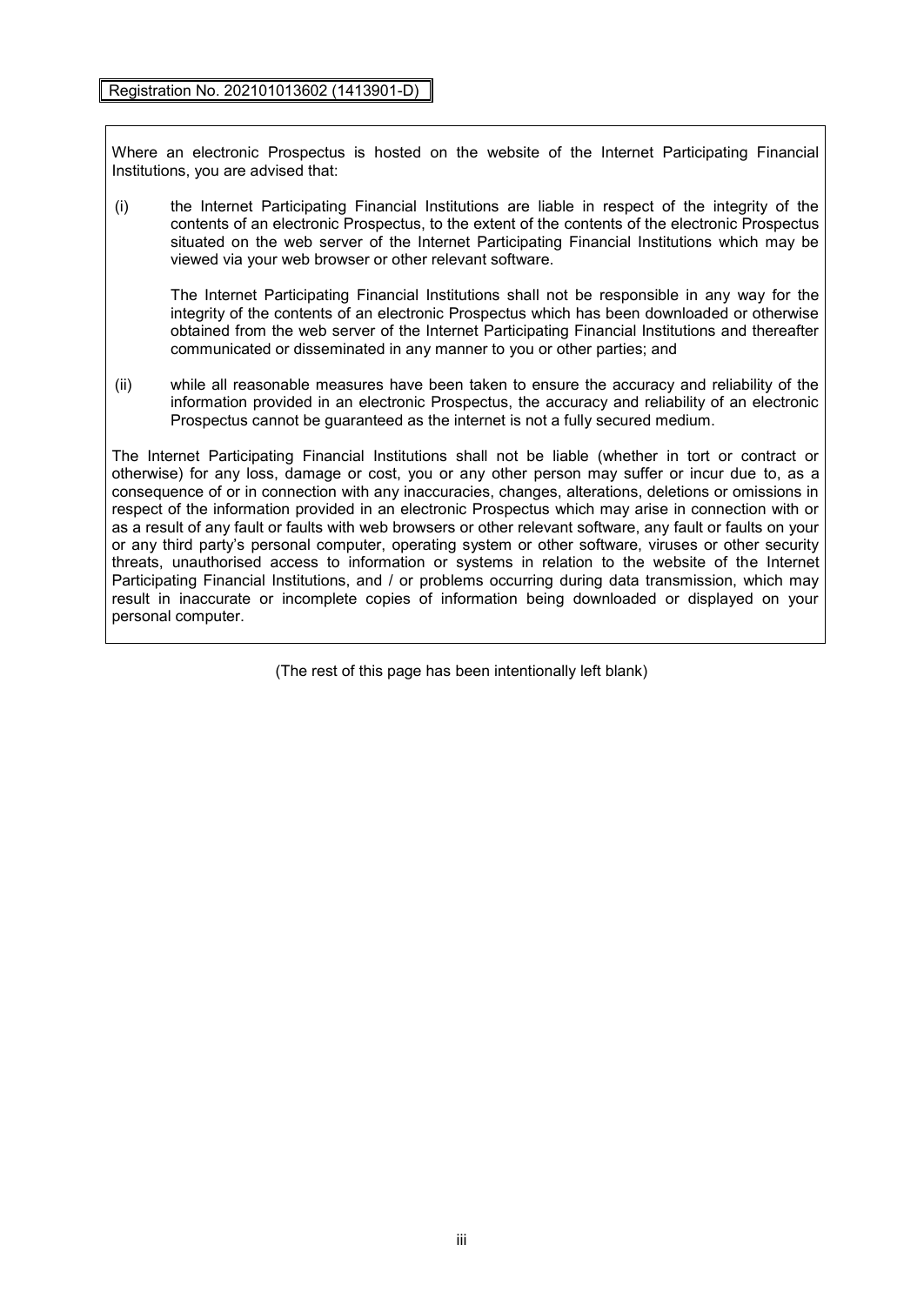#### **INDICATIVE TIMETABLE**

The following events are intended to take place on the following tentative dates:

| Event(s)                                                                                    | <b>Tentative Date(s)</b>  |
|---------------------------------------------------------------------------------------------|---------------------------|
| Issuance of Prospectus / Opening of the application period for our IPO                      | $\lbrack \bullet \rbrack$ |
| Closing of the application period for our IPO                                               | $\lbrack \bullet \rbrack$ |
| Balloting of applications                                                                   | $\lbrack \bullet \rbrack$ |
| Allotment of Issue Shares / Transfer of Offer Shares to successful applicants [ $\bullet$ ] |                           |
| Listing on the ACE Market of Bursa Securities                                               | $\lbrack \bullet \rbrack$ |

In the event there is any change to the indicative timetable above, we will advertise the notice of the changes in a widely circulated daily English and Bahasa Malaysia newspaper in Malaysia.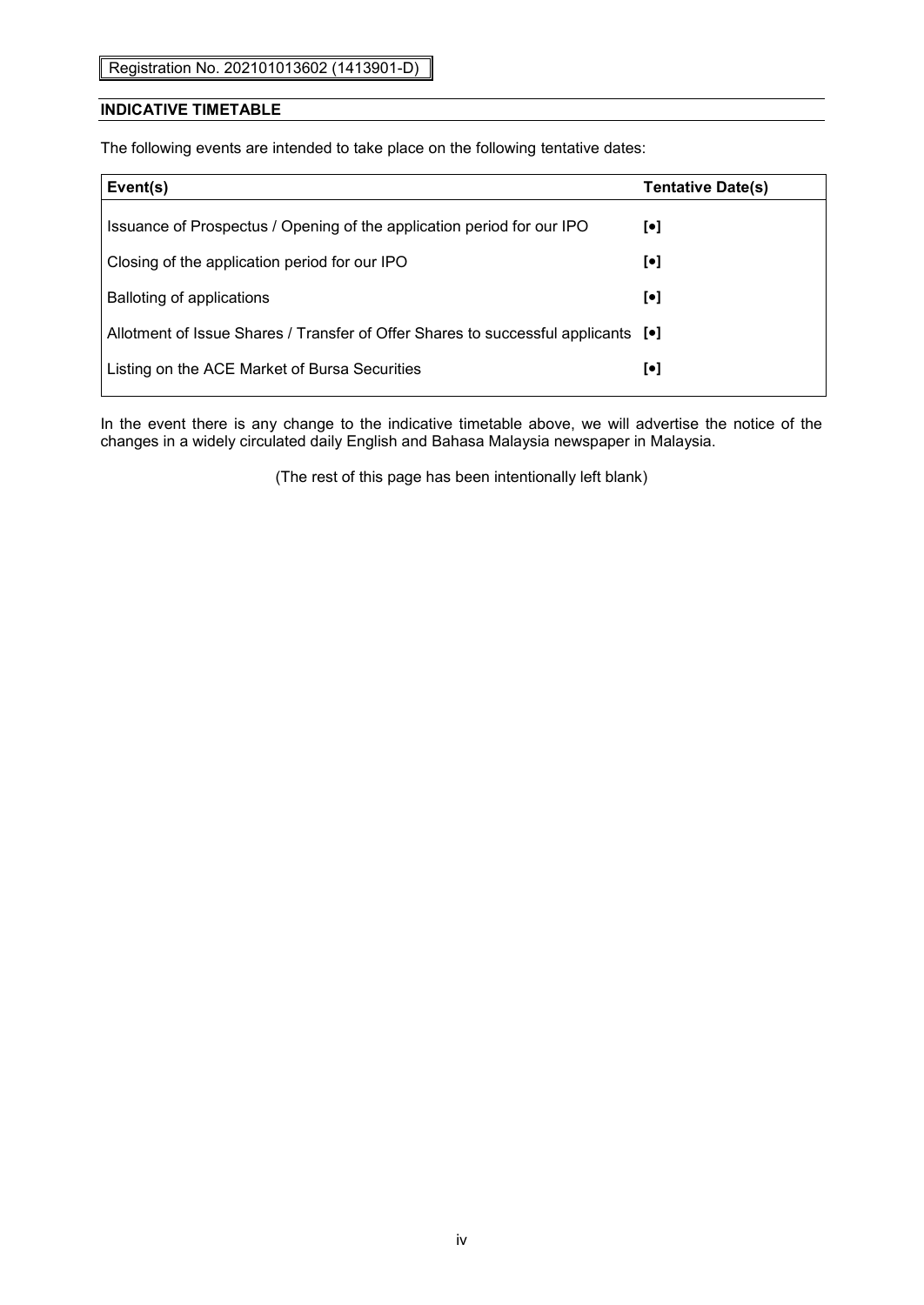#### **PRESENTATION OF INFORMATION**

All references to "our Company" or "Unique Fire" in this Prospectus are to Unique Fire Holdings Berhad, while references to "our Group" are to our Company and our subsidiaries. References to "we", "us", "our" and "ourselves" are to our Company or our Group or any member of our Group, as the context requires. Unless the context otherwise requires, references to "Management" are to our Executive Directors and our key senior management personnel as disclosed in this Prospectus and statements as to our beliefs, expectations, estimates and opinions are those of our Management.

Certain abbreviations, acronyms and technical terms used are defined in the "Definitions" and "Glossary of Technical Terms" sections of this Prospectus. Words denoting the singular shall, where applicable, include the plural and vice versa. Words denoting the masculine gender shall, where applicable, include the feminine and neuter genders and vice versa. References to persons shall include companies and corporations.

In this Prospectus, references to the "Government" are to the Government of Malaysia; and references to "RM" and "sen" are to the lawful currency of Malaysia. The word "approximately" used in this Prospectus is to indicate that a number is not an exact one, but that number is usually rounded off to the nearest hundredth or two (2) decimal places. Any discrepancies in the tables included in this Prospectus between the amounts listed and the total thereof are due to rounding.

Unless otherwise stated, any reference to dates and times in this Prospectus shall be a reference to dates and times in Malaysia.

Any reference to any enactment in this Prospectus shall be a reference to that enactment as for the time being or amended or re-enacted.

This Prospectus includes statistical data provided by our Management and various third parties and cites third party projections regarding growth and performance of the industry in which our Group operates or is exposed to. This data is taken or derived from information published by industry sources and from our internal data. In each such case, the source is stated in this Prospectus. Where no source is stated, it can be assumed that the information originates from our Management.

In particular, certain information in this Prospectus is extracted or derived from the Industry Overview prepared by Vital Factor (as defined in this Prospectus), the independent business and market research consultants. We have appointed Vital Factor to provide an independent market and industry review. In compiling their data for the review, Vital Factor had relied on research methodology, industry sources, published materials, their own private databases and direct contacts within the industry. We believe that the information on the industry and the statistical data and projections cited in this Prospectus are useful in helping you to understand the major trends in the industry in which we operate.

The information on our website, or any website directly and indirectly linked to such website does not form part of this Prospectus and should not be relied upon.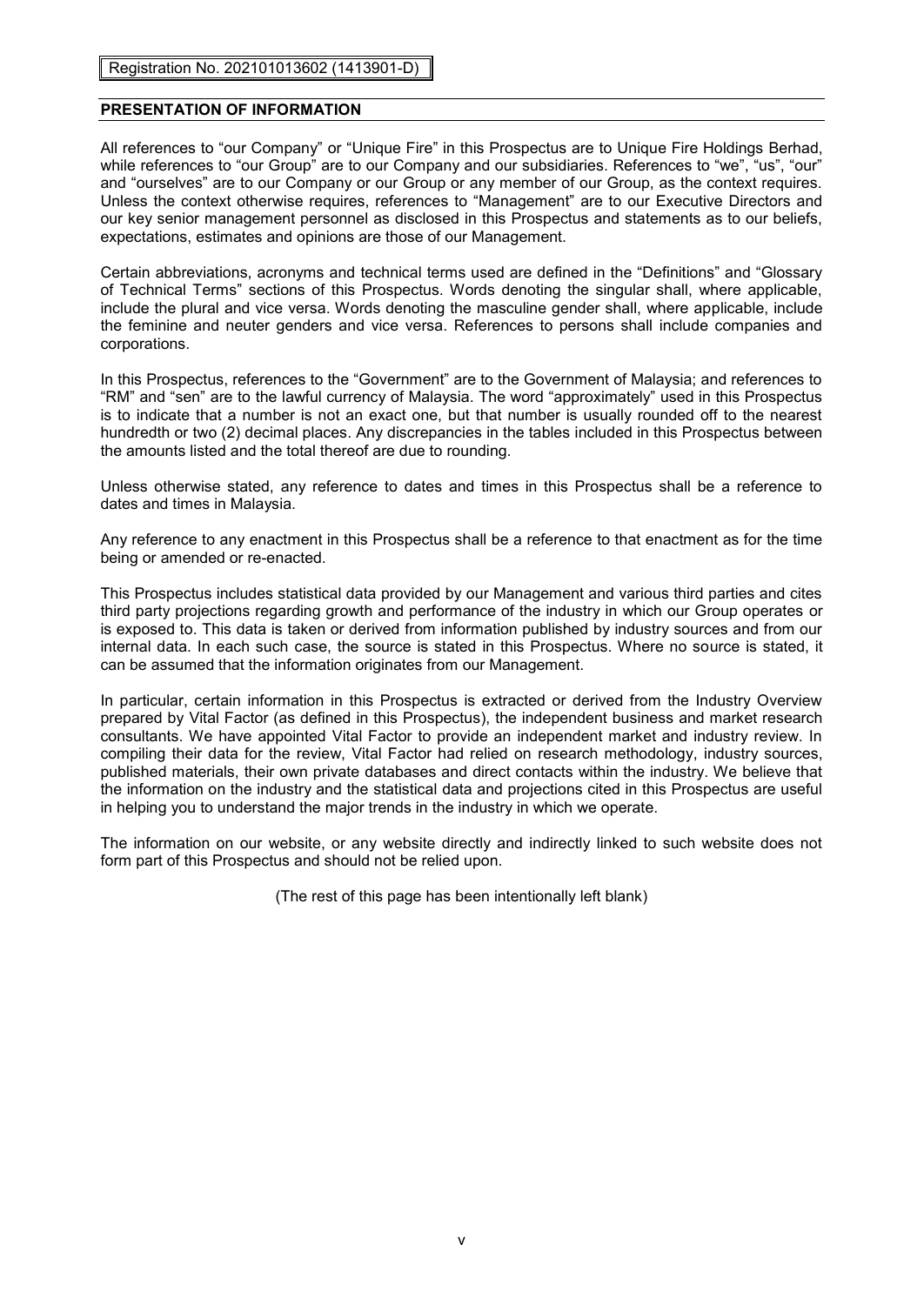### **FORWARD-LOOKING STATEMENTS**

This Prospectus includes forward-looking statements, which include all statements other than statements of historical facts included in this Prospectus, including, without limitation, those regarding our financial position, business strategies, prospects, plans and objectives of our Management for future operations. Some of these statements can be identified by words that have a bias towards or are forward-looking such as "may", "will", "would", "could", "believe", "expect", "anticipate", "estimate", "aim", "plan", "forecast", "project" or similar expressions. Such forward-looking statements involve known and unknown risks, uncertainties and other important factors beyond our Group's control that could cause our actual results, performances or achievements to be materially different from future results, performances or achievements expressed or implied by such forward-looking statements. Such forward-looking statements include, without limitation, statements relating to:

- (i) demand of our products and services;
- (ii) our business strategies;
- (iii) our plans and objectives for future operations;
- (iv) our future financial position, earnings, cash flows and liquidity; and
- (v) our ability to pay dividends.

Such forward-looking statements are based on numerous assumptions regarding our Group's present and future business strategies and the environment in which we operate. Additional factors that could cause our actual results, performances or achievements to differ materially include, but are not limited to those discussed in Section 8 – Risk Factors and Section 11.3 – Management's Discussion and Analysis of Financial Conditions and Results of Operations of this Prospectus. We cannot assure you that the forward-looking statements in this Prospectus will be realised.

These forward-looking statements are based on information available to us as at the LPD (as defined in this Prospectus) and are made available only as at the LPD. Should we become aware of any subsequent material change or development affecting a matter disclosed in this Prospectus arising from the date of registration of this Prospectus but before the date of allotment of the Issue Shares / transfer of the Offer Shares, we shall further issue a supplemental or replacement prospectus, as the case may be, in accordance with the provision of Section 238(1) of the CMSA and Paragraph 1.02, Chapter 1 of Part II (Division 6) of the Prospectus Guidelines (Supplementary and Replacement Prospectus).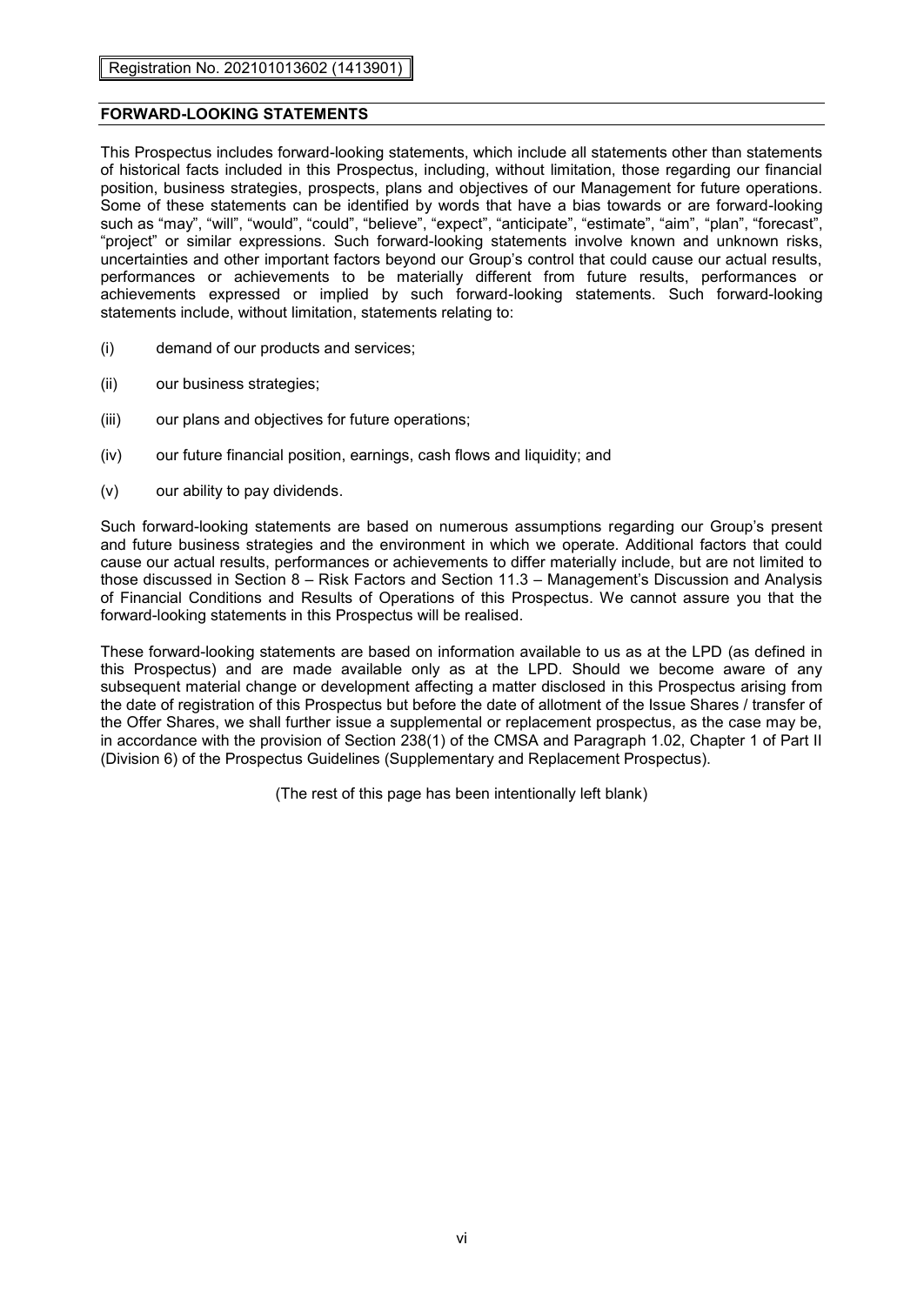### **DEFINITIONS**

The following definitions shall apply throughout this Prospectus unless the definitions are defined otherwise or the context requires otherwise:

#### **COMPANIES WITHIN OUR GROUP**

| <b>Unique Fire or Company</b>                 |   | Unique Fire Holdings Berhad (Registration No. 202101013602<br>$(1413901-D))$                                                                                                                                                                                                                                                                                                                                                                                       |
|-----------------------------------------------|---|--------------------------------------------------------------------------------------------------------------------------------------------------------------------------------------------------------------------------------------------------------------------------------------------------------------------------------------------------------------------------------------------------------------------------------------------------------------------|
| <b>UFI</b>                                    | ÷ | Unique Fire Industry Sdn Bhd (Registration No. 199701003235<br>$(418731-U))$                                                                                                                                                                                                                                                                                                                                                                                       |
| UDI                                           |   | Unique Digital Innovation Sdn Bhd (Registration No. 201801000171<br>$(1262183-U))$                                                                                                                                                                                                                                                                                                                                                                                 |
| <b>Unique</b><br>Fire<br>Group<br>or<br>Group |   | Unique Fire, UFI and UDI, collectively                                                                                                                                                                                                                                                                                                                                                                                                                             |
| <b>GENERAL</b>                                |   |                                                                                                                                                                                                                                                                                                                                                                                                                                                                    |
| <b>ACE Market</b>                             |   | <b>ACE Market of Bursa Securities</b>                                                                                                                                                                                                                                                                                                                                                                                                                              |
| <b>Acquisition of UDI</b>                     |   | Acquisition by Unique Fire of the entire issued share capital of UDI<br>of RM450,000 comprising 450,000 ordinary shares from the<br>shareholders of UDI, namely Liew Sen Hoi, Marcus Liew, Ryan<br>Liew, Roy Liew and Ray Liew for a total purchase consideration of<br>RM70,080, which was entirely satisfied by the issuance of 438,000<br>new Shares at an issue price of RM0.16 per Share, which was<br>completed on [ $\bullet$ ]                             |
| <b>Acquisition of UFI</b>                     |   | Acquisition by Unique Fire of the entire issued share capital of UFI<br>of RM9,004,500 comprising 9,004,500 ordinary shares from the<br>shareholders of UFI, namely Liew Sen Hoi, Lim Show Ching,<br>Marcus Liew, Ryan Liew, Roy Liew and Ray Liew for a total<br>purchase consideration of RM50,529,280, which was entirely<br>satisfied by the issuance of 315,808,000 new Shares at an issue<br>price of RM0.16 per Share, which was completed on [ $\bullet$ ] |
| <b>Acquisition of UFI and UDI</b>             | ÷ | Acquisition of UFI and Acquisition of UDI, collectively                                                                                                                                                                                                                                                                                                                                                                                                            |
| Act                                           |   | Companies Act 2016                                                                                                                                                                                                                                                                                                                                                                                                                                                 |
| <b>ADA</b>                                    |   | <b>Authorised Depository Agent</b>                                                                                                                                                                                                                                                                                                                                                                                                                                 |
| <b>AGM</b>                                    |   | <b>Annual General Meeting</b>                                                                                                                                                                                                                                                                                                                                                                                                                                      |
| <b>AIBB</b>                                   |   | Alliance Investment Bank Berhad (Registration No. 197401004393<br>$(21605-D))$                                                                                                                                                                                                                                                                                                                                                                                     |
| <b>Application Form(s)</b>                    |   | The printed application form for the application of the Issue Shares                                                                                                                                                                                                                                                                                                                                                                                               |
| <b>Application(s)</b>                         |   | The application for the Issue Shares by way of Application Form,<br>Electronic Share Application and/or Internet Share Application                                                                                                                                                                                                                                                                                                                                 |
| <b>ATM</b>                                    |   | <b>Automated Teller Machine</b>                                                                                                                                                                                                                                                                                                                                                                                                                                    |
| <b>Board</b>                                  |   | The Board of Directors of Unique Fire                                                                                                                                                                                                                                                                                                                                                                                                                              |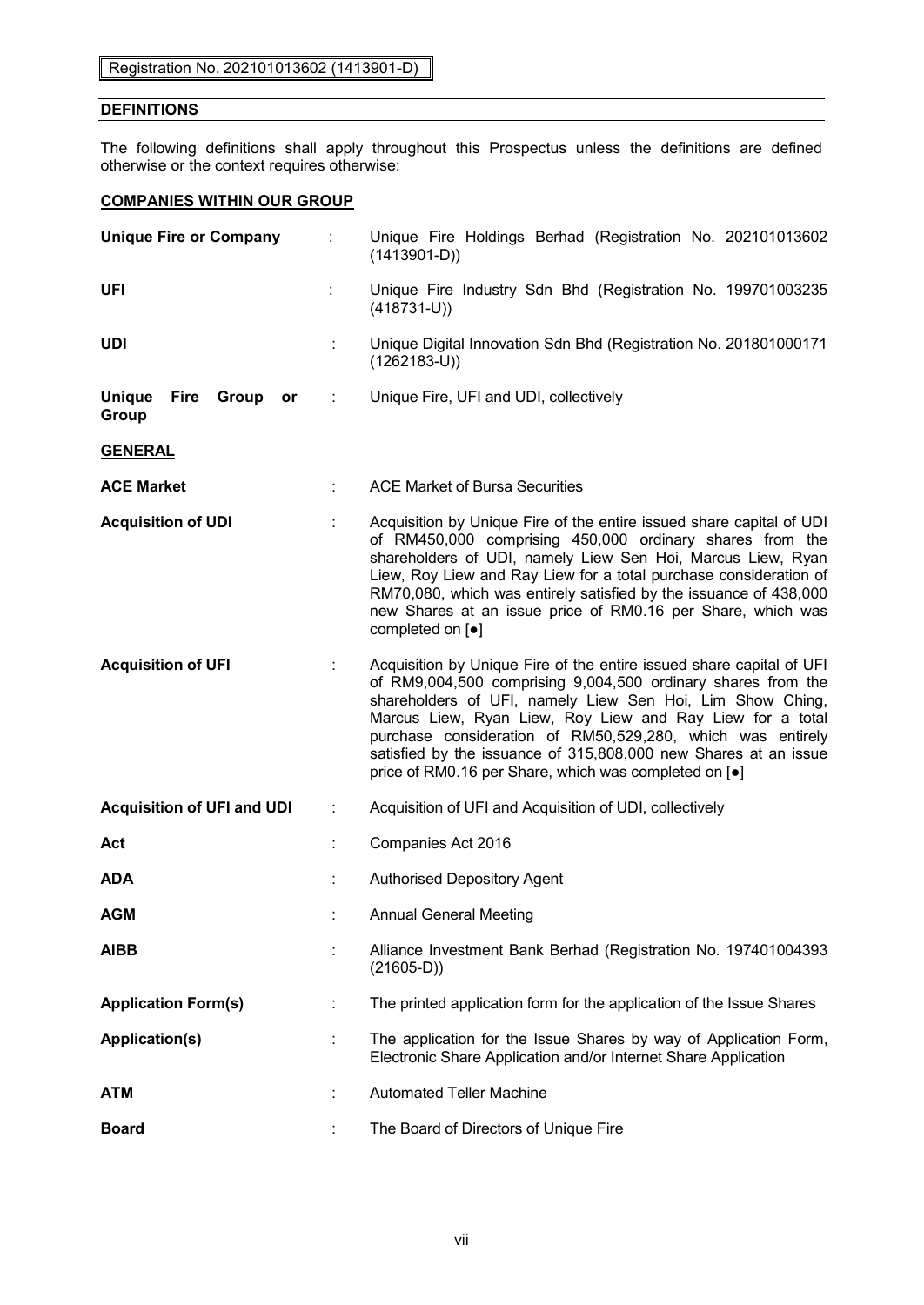### **DEFINITIONS (Cont'd)**

| <b>Bomba</b><br>or<br><b>Bomba</b>            | Jabatan |   | Fire and Rescue Department of Malaysia                                                                                                                                                                 |
|-----------------------------------------------|---------|---|--------------------------------------------------------------------------------------------------------------------------------------------------------------------------------------------------------|
| <b>Bursa Depository</b>                       |         |   | Malaysia<br>Depository<br>Sdn<br>Bhd<br>(Registration<br>No.<br>Bursa<br>198701006854 (165570-W))                                                                                                      |
| <b>Bursa Securities</b>                       |         | ÷ | Bursa Malaysia Securities Berhad (Registration No. 200301033577<br>$(635998-W)$                                                                                                                        |
| <b>CAGR</b>                                   |         | ÷ | Compound annual growth rate                                                                                                                                                                            |
| <b>CCC</b>                                    |         |   | Certificate of Completion and Compliance                                                                                                                                                               |
| <b>CDS</b>                                    |         |   | <b>Central Depository System</b>                                                                                                                                                                       |
| <b>CDS Account</b>                            |         |   | Account established for a Depositor by Bursa Depository for the<br>recording of deposits or withdrawals of securities and for dealings<br>in such securities by the Depositor                          |
| СF                                            |         | ÷ | Certificate of fitness for occupation                                                                                                                                                                  |
| <b>CMSA</b>                                   |         |   | Capital Markets and Services Act 2007                                                                                                                                                                  |
| <b>Constitution</b>                           |         |   | The constitution of the Company                                                                                                                                                                        |
| COVID-19                                      |         |   | An infectious disease caused by severe acute respiratory<br>syndrome coronavirus 2 (SARS-CoV-2)                                                                                                        |
| <b>Depositor</b>                              |         |   | A holder of a CDS Account                                                                                                                                                                              |
| Director(s)                                   |         |   | Director(s) of our Company and within the meaning given in<br>Section 2 of the CMSA                                                                                                                    |
| <b>DOSH</b>                                   |         |   | Department of Occupational Safety and Health Malaysia                                                                                                                                                  |
| <b>EBITDA</b>                                 |         |   | Earnings before interest, taxes, depreciation and amortisation                                                                                                                                         |
| <b>EIS</b>                                    |         |   | <b>Employment Insurance System</b>                                                                                                                                                                     |
| <b>Electronic Prospectus</b>                  |         |   | A copy of this Prospectus that is issued, circulated or disseminated<br>via the Internet, and/or an electronic storage medium, including but<br>not limited to CD-ROMs (compact disc read-only memory) |
| <b>Electronic Share</b><br><b>Application</b> |         |   | An application for the Issue Shares through Participating Financial<br>Institutions' ATM                                                                                                               |
| <b>Eligible Person(s)</b>                     |         |   | Eligible Directors, employees and persons who have contributed to<br>the success of our Group, as further detailed in Section 4.1.1(b)(ii)<br>of this Prospectus                                       |
| <b>EMCO</b>                                   |         |   | Enhanced MCO                                                                                                                                                                                           |
| EPF                                           |         |   | <b>Employees Provident Fund</b>                                                                                                                                                                        |
| <b>EPS</b>                                    |         |   | Earnings per share                                                                                                                                                                                     |
| <b>ERP</b>                                    |         |   | Enterprise resource planning                                                                                                                                                                           |
| <b>Executive Director(s)</b>                  |         |   | Non-independent executive director(s) of Unique Fire                                                                                                                                                   |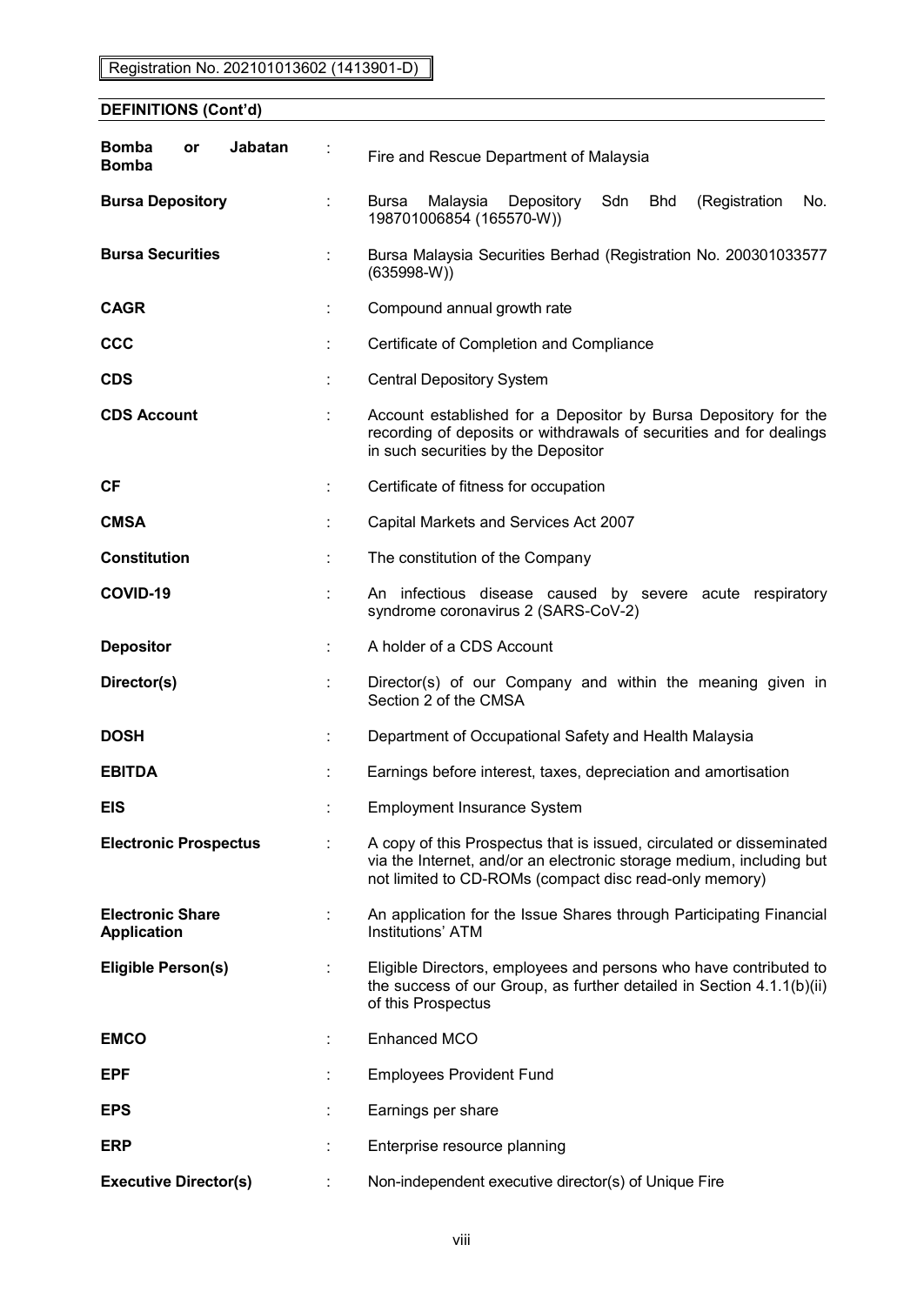# **DEFINITIONS (Cont'd) Financial Years Under Review** : FYE 2019, FYE 2020 and FYE 2021, collectively **FM Approvals** : FM Approvals LLC., a third party global certification agency with headquarters in Rhode Island, United States that offers certification services to manufacturers of fire protection equipment, electrical equipment and building materials. FM Approvals was formerly known as Factory Mutual Laboratories which changed its name to FM Approval in 1999 **FPE** The state of the Financial period ended/ending **FPS** : Fire protection systems **FYE** THE **FINALLY FINALLY FINALLY FINALLY FINALLY FINALLY FINALLY FINALLY FINALLY FINALLY FINALLY FINALLY FINALLY FINALLY FINALLY FINALLY FINALLY FINALLY FINALLY FINALLY FINALLY FINALLY FINALLY FINALLY FINALLY FINALLY FIN Government** : Government of Malaysia **GP** : Gross profit **GST**  $\qquad \qquad$  : Goods and Services Tax **IMR or Vital Factor** : Vital Factor Consulting Sdn Bhd (Registration No. 199301012059 (266797-T)), the independent business and market research consultants **Industry Overview : Industry overview prepared by Vital Factor as set out in Section 7** of this Prospectus **Internet Participating Financial Institution** : Participating financial institution for the Internet Share Application, as listed in Section 14 of this Prospectus **Internet Share Application** : Application for the Issue Shares through an online share application service provided by the Internet Participating Financial Institution **IPO** : Initial public offering of the IPO Shares in conjunction with the Listing, comprising the Public Issue and Offer for Sale **IPO Price** : The price of RM[●] per IPO Share **IPO Share(s)** : The Issue Share(s) and Offer Share(s), collectively **IRB inland Revenue Board Issue Share(s)** : 83,750,000 new Shares, representing approximately 20.94% of our enlarged issued share capital, which are to be issued pursuant to the Public Issue and subject to the terms and conditions of this **Prospectus Issuing House or Tricor** : Tricor Investor & Issuing House Services Sdn Bhd (Registration No. 197101000970 (11324-H)) **IT** information technology **kg** : Kilogram **Kidde brands** : Reference to Kidde brands in this Prospectus includes Range

Guard brand of wet chemical fire suppression system, Advanced Delivery System (ADS) and Engineered Central Storage System (ECS) brands for both HFC and FK5112 fire suppression systems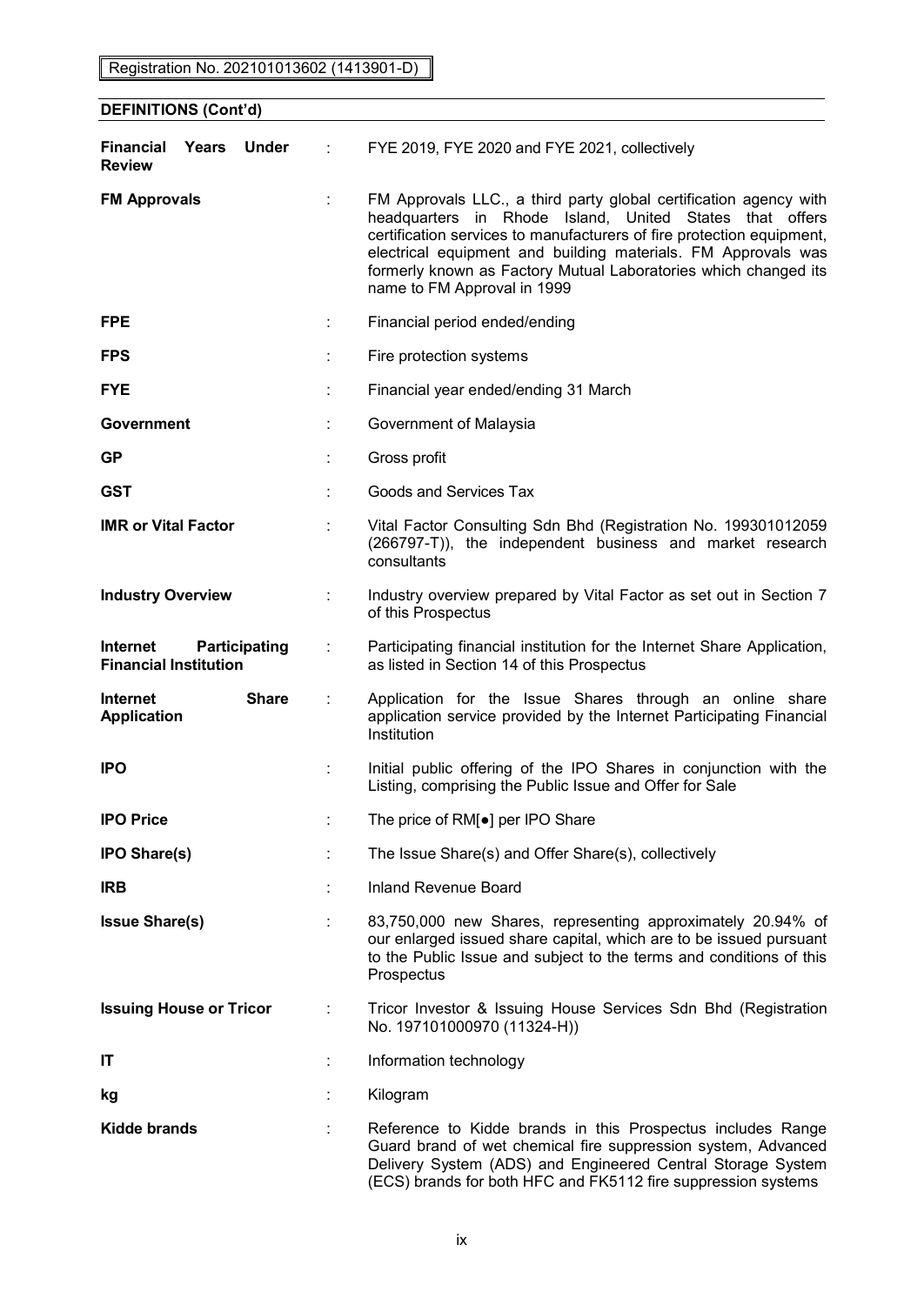| <b>DEFINITIONS (Cont'd)</b>                                               |    |                                                                                                                                                                                                                                         |
|---------------------------------------------------------------------------|----|-----------------------------------------------------------------------------------------------------------------------------------------------------------------------------------------------------------------------------------------|
| L                                                                         |    | Litre                                                                                                                                                                                                                                   |
| Listing                                                                   |    | The admission of Unique Fire to the Official List and the listing of<br>and quotation for our entire enlarged issued share capital on the<br><b>ACE Market</b>                                                                          |
| <b>Listing Requirements</b>                                               | ÷  | ACE Market Listing Requirements of Bursa Securities, as may be<br>amended from time to time                                                                                                                                             |
| <b>Listing Scheme</b>                                                     | t. | Comprising the Acquisition of UFI and UDI, Public Issue, Offer for<br>Sale, Share Transfer to UFG and Listing, collectively                                                                                                             |
| <b>LPD</b>                                                                | t. | 15 October 2021, being the latest practicable date prior to the<br>issuance of this Prospectus                                                                                                                                          |
| M&E                                                                       | ÷  | Mechanical and electrical                                                                                                                                                                                                               |
| <b>Malaysian Public</b>                                                   | t, | Citizens of Malaysia and companies, societies, co-operatives and<br>institutions incorporated or organised under the laws of Malaysia                                                                                                   |
| <b>Marcus Liew</b>                                                        | t  | Liew Kang Leong, our Promoter, substantial shareholder and<br><b>Executive Director</b>                                                                                                                                                 |
| <b>Market Day(s)</b>                                                      |    | Any day on which Bursa Securities is open for trading of securities                                                                                                                                                                     |
| <b>MCO</b>                                                                |    | The nationwide movement control order imposed by the<br>Government of Malaysia under the Prevention and Control of<br>Infectious Diseases Act 1988 and the Police Act 1967 as a measure<br>to contain the outbreak of COVID-19 pandemic |
| <b>MFRS</b>                                                               | ÷  | Malaysian Financial Reporting Standards                                                                                                                                                                                                 |
| MITI                                                                      |    | Ministry of International Trade and Industry of Malaysia                                                                                                                                                                                |
| N/A                                                                       |    | Not applicable                                                                                                                                                                                                                          |
| <b>NA</b>                                                                 |    | Net assets                                                                                                                                                                                                                              |
| <b>Offer for Sale</b>                                                     |    | Offer for sale of the Offer Shares at the IPO Price by the Offeror by<br>way of private placement to selected investors                                                                                                                 |
| Offer Share(s)                                                            | ÷  | 30,000,000 existing Shares, representing approximately 7.50% of<br>our enlarged issued share capital, which are to be offered pursuant<br>to the Offer for Sale and subject to the terms and conditions of this<br>Prospectus           |
| <b>Offeror</b>                                                            | ÷  | Liew Sen Hoi, our Promoter, substantial shareholder and<br><b>Managing Director</b>                                                                                                                                                     |
| <b>Official List</b>                                                      | t  | Official list of the ACE Market                                                                                                                                                                                                         |
| <b>Operational</b><br><b>Facility</b><br>in<br><b>Shah Alam, Selangor</b> |    | The operational facility of the Group located at 9, Jalan Anggerik<br>Mokara 31/55, Kota Kemuning, Seksyen 31, 40460 Shah Alam,<br>Selangor                                                                                             |
| <b>Financial</b><br><b>Participating</b><br><b>Institution</b>            | ÷  | Participating<br>financial institution for the<br>Share<br>Electronic<br>Application, as listed in Section 14 of this Prospectus                                                                                                        |
| <b>PAT</b>                                                                |    | Profit after taxation                                                                                                                                                                                                                   |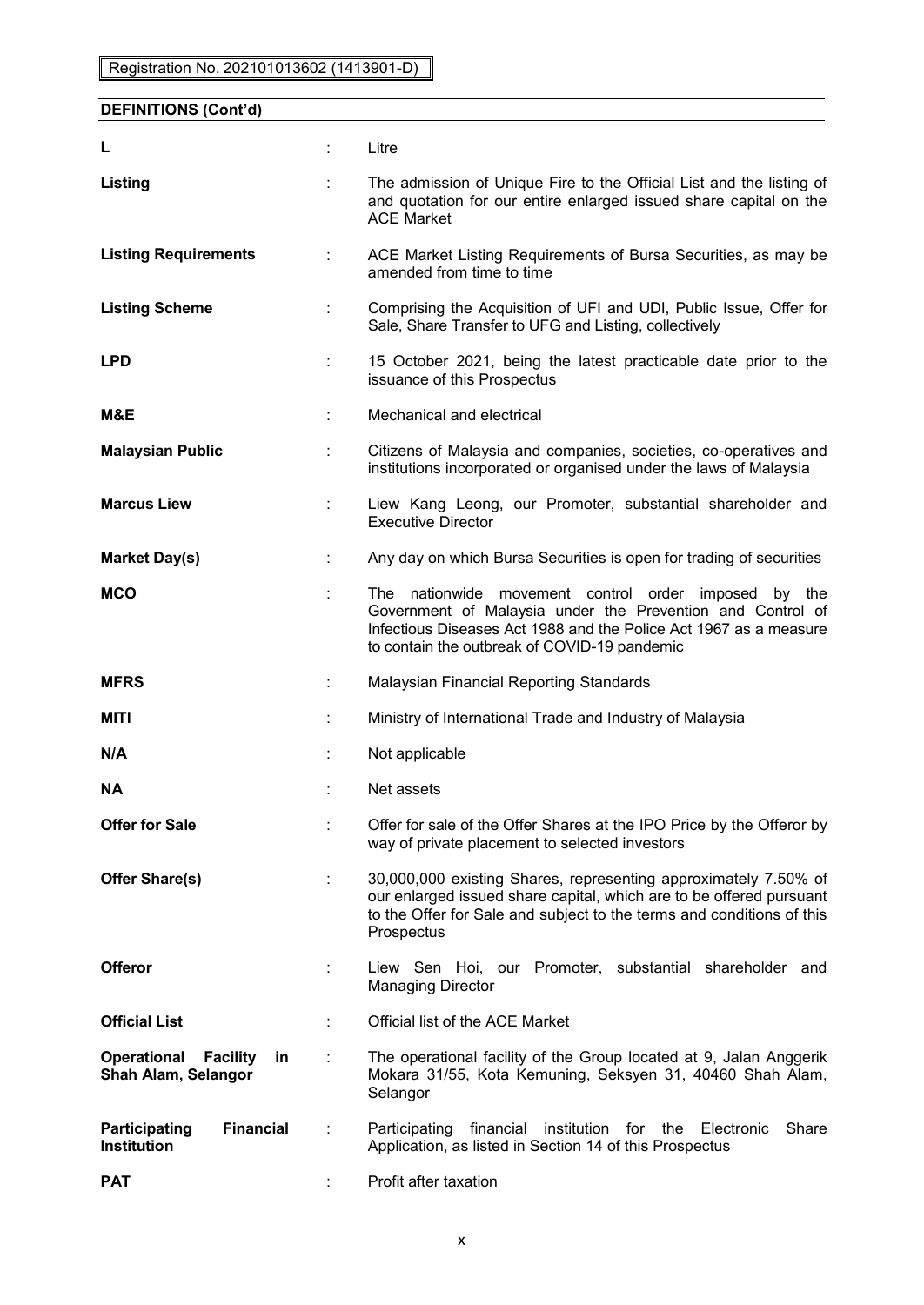| <b>DEFINITIONS (Cont'd)</b> |  |
|-----------------------------|--|
|-----------------------------|--|

| <b>PBT</b>                      |   | Profit before taxation                                                                                                                               |
|---------------------------------|---|------------------------------------------------------------------------------------------------------------------------------------------------------|
| <b>PE Multiple</b>              | ÷ | Price earnings multiple                                                                                                                              |
| <b>Pink Form Allocation</b>     | ÷ | The allocation of 8,000,000 Issue Shares, representing 2.00% of<br>our enlarged issued share capital, to the Eligible Persons                        |
| <b>Placement Agent</b>          | ÷ | <b>AIBB</b>                                                                                                                                          |
| <b>PPE</b>                      | ÷ | Property, plant and equipment                                                                                                                        |
| <b>Prescribed Security(ies)</b> | ÷ | Securities of a company that are prescribed by Bursa Securities to<br>be deposited in the CDS subject to the provision of the SICDA and<br>the Rules |
| <b>Principal Adviser</b>        |   | <b>AIBB</b>                                                                                                                                          |
| Promoter(s)                     |   | UFG, Liew Sen Hoi, Lim Show Ching, Marcus Liew, Ryan Liew, Roy<br>Liew and Ray Liew                                                                  |
| <b>Prospectus</b>               | ÷ | This Prospectus dated [ $\bullet$ ] in relation to the IPO                                                                                           |
| <b>Prospectus Guidelines</b>    | ÷ | Prospectus Guidelines issued by the SC on 28 December 2012<br>(revised on 23 December 2020)                                                          |
| <b>Public Issue</b>             |   | Public issue of 83,750,000 new Shares at the IPO Price<br>comprising:                                                                                |
|                                 |   | (a) 20,000,000 new Shares made available for application by the<br>Malaysian Public;                                                                 |
|                                 |   | (b) 8,000,000 new Shares made available for application by the<br>Eligible Persons;                                                                  |
|                                 |   | (c) 5,750,000 new Shares made available by way of private<br>placement to selected investors; and                                                    |
|                                 |   | (d) 50,000,000 new Shares made available by way of private<br>placement to Bumiputera investors approved by MITI                                     |
| QC                              | ÷ | <b>Quality control</b>                                                                                                                               |
| QR code                         |   | Quick response code                                                                                                                                  |
| <b>Ray Liew</b>                 | ÷ | Liew Kang Boon, our Promoter, substantial shareholder and key<br>senior management                                                                   |
| <b>ROC</b>                      | ÷ | <b>Registrar of Companies</b>                                                                                                                        |
| <b>Roy Liew</b>                 | ÷ | Liew Kang Chin, our Promoter, substantial shareholder and key<br>senior management                                                                   |
| <b>Rules</b>                    | ÷ | Rules of Bursa Depository, as may be amended from time to time                                                                                       |
| <b>Ryan Liew</b>                |   | Liew Kang Yee, our Promoter, substantial shareholder and<br><b>Executive Director</b>                                                                |
| <b>SAC</b>                      |   | Shariah Advisory Council of the SC                                                                                                                   |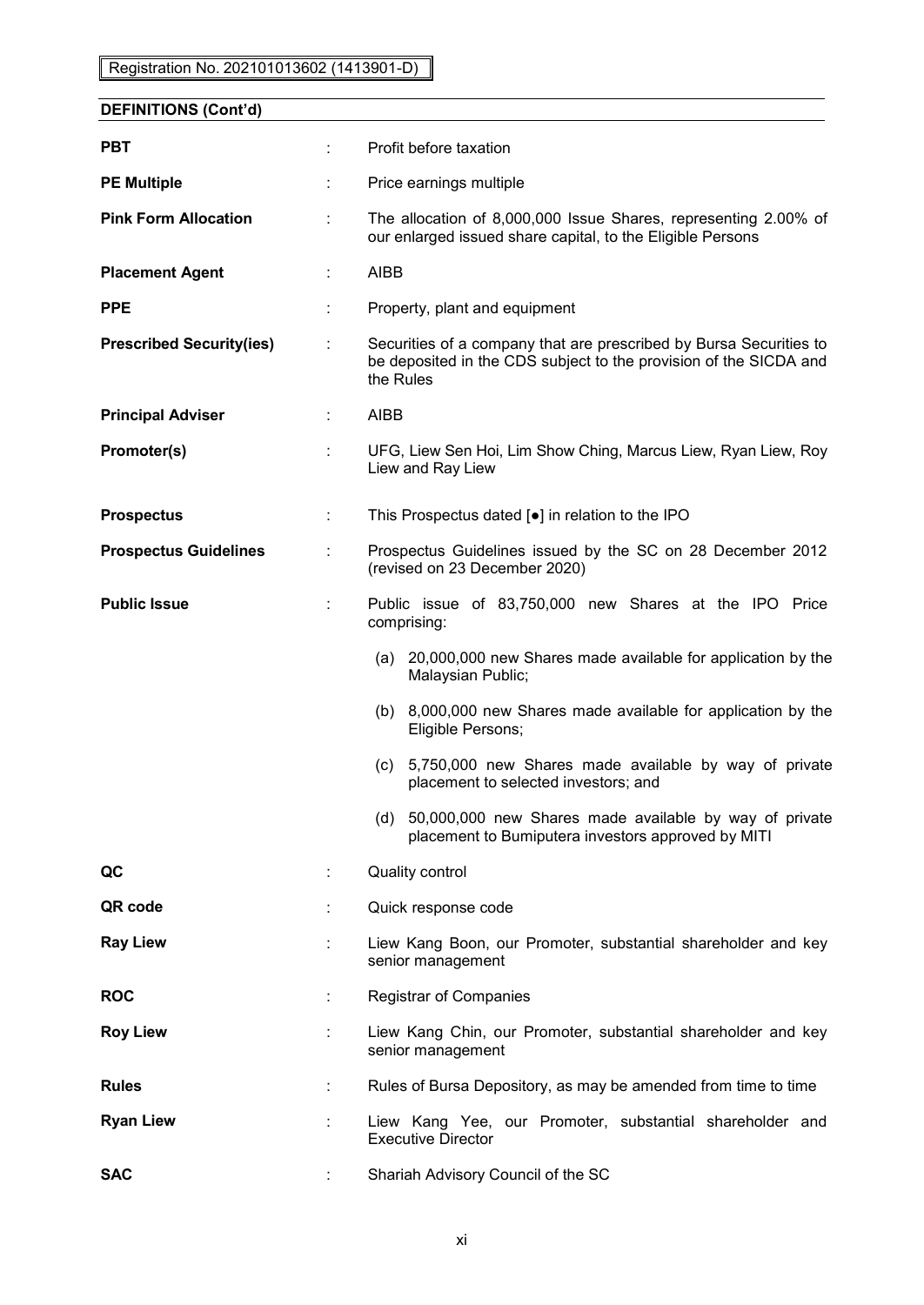**DEFINITIONS (Cont'd) SC** : Securities Commission Malaysia **SGP SIGNER S** Sijil Guna Pakai or Certificate of Product Acceptance issued by TNB **Share Transfer to UFG** : Transfer by the Promoters (save for UFG) of an aggregate of 252,000,000 Shares (representing 63.00% equity interests in Unique Fire) to UFG, an investment holding company held by the Promoters (save for UFG), during the prescription period **Share(s) or Unique Fire Share(s)** : Ordinary shares in Unique Fire **SICDA** : Securities Industry (Central Depositories) Act, 1991 **SIRIM** : SIRIM Berhad, an agency under the purview of MITI and provides independent safety certifications **SOCSO or PERKESO** : Social Security Organisation, also known as Pertubuhan Keselamatan Sosial **Sole Underwriter** : AIBB **Sponsor** : AIBB **sq. ft or ft<sup>2</sup>** : Square feet **sq. m or m<sup>2</sup>** : Square metres **SST**  $\qquad \qquad$  : Sales and Services Tax **TNB** : Tenaga Nasional Berhad (Registration No. 199001009294 (200866-W)) **UFG** : Unique Fire Group Sdn Bhd (Registration No. 202101027251 (1427551-W)) **United Kingdom or UK** : United Kingdom of Great Britain and Northern Ireland **UL** : UL LLC, a global independent safety certification company approved to perform equipment safety testing with headquarters in the United States. UL LLC is a subsidiary of Underwriters Laboratories Inc **Underwriting Agreement** : The underwriting agreement dated [●] entered into between our Company and AIBB pursuant to our IPO **United States or USA** : United States of America **CURRENCY** RM and sen : Ringgit Malaysia and sen, respectively SGD : Singapore Dollar USD **:** United States Dollar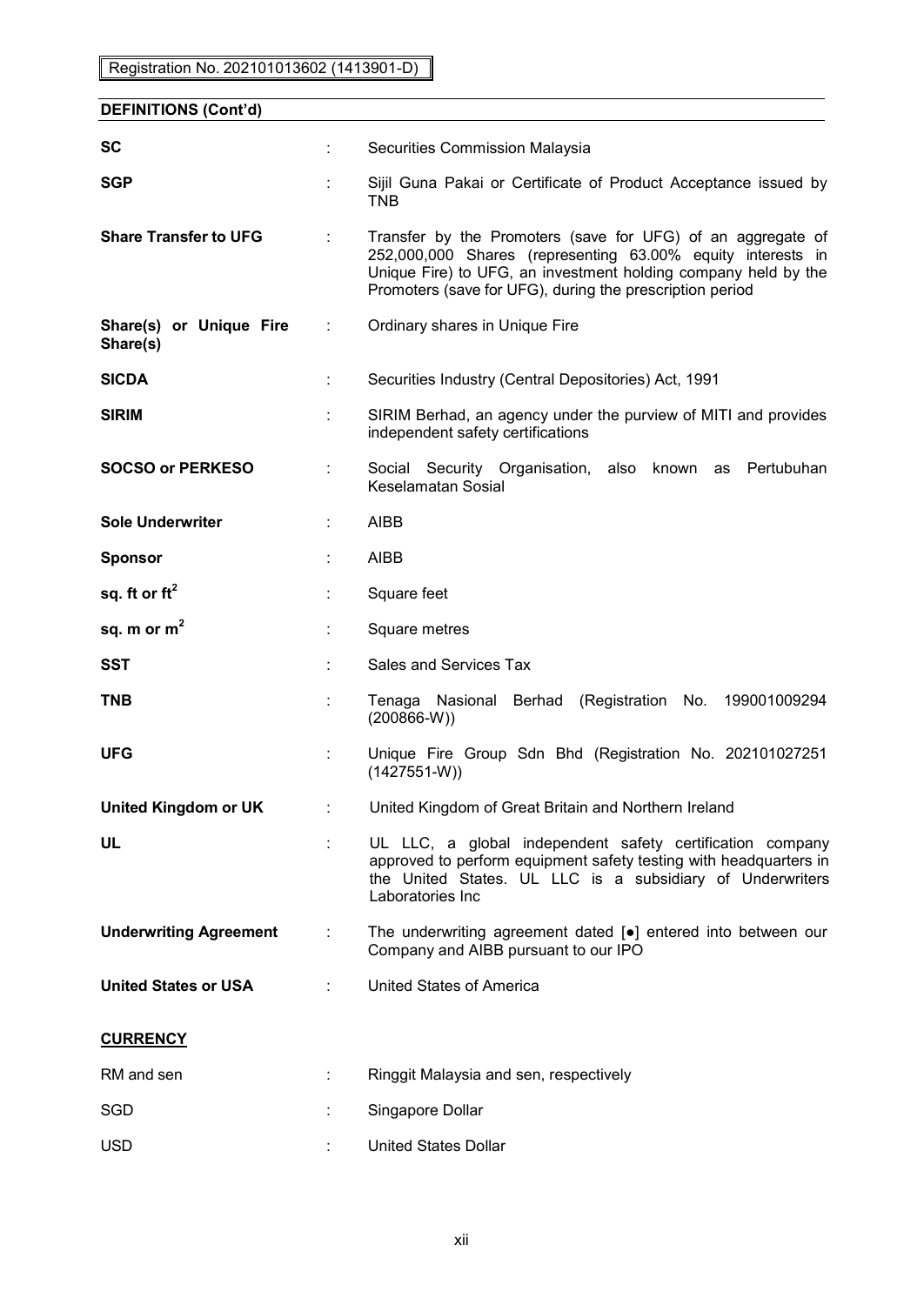### **GLOSSARY OF TECHNICAL TERMS**

Technical terms used in this Prospectus shall have the same meanings as set out below unless the term is defined otherwise or the context requires otherwise:

| <b>Active fire protection</b>      | ÷         | Systems or equipment designed to take action, either automatically or<br>manually, to extinguish or suppress fire                                                                                                                                                                                                                                                                                                                         |
|------------------------------------|-----------|-------------------------------------------------------------------------------------------------------------------------------------------------------------------------------------------------------------------------------------------------------------------------------------------------------------------------------------------------------------------------------------------------------------------------------------------|
| <b>Assembly</b>                    |           | In the context of this Prospectus, the process of assembly involves<br>integrating multiple parts and components and where relevant, filling<br>cylinders with extinguishing agents and propellant to form the finished<br>product                                                                                                                                                                                                        |
|                                    |           | We are involved in the assembly of the following products under our<br>brands and third party brands:<br>fire suppression systems using $CO2$ and HFC extinguishing<br>agents;<br>fire protection equipment namely fire extinguisher using $CO2$ and<br>foam (hand portable and trolley mounted) and dry chemical (trolley<br>mounted) as extinguishing agents, fire hose reels and fire hoses.                                           |
| <b>British Standards (BS)</b>      | ÷         | The standards produced by the British Standard Institution (BSI)<br>Group, a certification body, which is designated as the national<br>standards body for the United Kingdom                                                                                                                                                                                                                                                             |
| $CO2$ or carbon dioxide            |           | In the context of this Prospectus, it is a fire extinguishing agent used<br>to extinguish or suppress fire by displacing oxygen that supports<br>combustion                                                                                                                                                                                                                                                                               |
| <b>Direct distribution channel</b> | $\sim 10$ | In the context of this Prospectus, it refers to when we sell our<br>products to end-users and vehicle manufacturers.                                                                                                                                                                                                                                                                                                                      |
| <b>Distribution</b>                |           | Refers to the supply of products without any modifications or<br>alterations.                                                                                                                                                                                                                                                                                                                                                             |
|                                    |           | In the context of this Prospectus, we distribute the following products<br>under our brands and third party brands:<br>fire suppression systems such as sprinkler systems, wet and<br>dry riser systems and hydrants, and wet chemical fire<br>suppression systems;<br>fire protection equipment namely fire hoses; and<br>fire protection accessories such as fire alarm and detection<br>devices, batteries, cabinets and fire blankets |
| Dry chemical                       |           | In the context of this Prospectus, it is a fire extinguishing agent in<br>powder form that is used to extinguish or suppress fire by preventing<br>oxygen from reaching the fire                                                                                                                                                                                                                                                          |
| eFEIS                              | ÷         | Electronic Fire Extinguisher Identification System, the system<br>established by Jabatan Bomba to govern the usage and maintenance of<br>fire extinguishers in Malaysia                                                                                                                                                                                                                                                                   |
| <b>Extinguishing agent(s)</b>      | ÷         | The component of a fire protection system or equipment that<br>extinguishes or suppresses fire. In the context of this Prospectus, the<br>extinguishing agents contained in cylinders are dry chemical, $CO2$ ,<br>HFC-227ea, foam and wet chemicals                                                                                                                                                                                      |
| <b>Fire</b>                        |           | Within the context of this Prospectus, fire refers to undesirable and<br>destructive burning in built environments (such as buildings,<br>structures and infrastructure) that can cause loss of life, injury and/or<br>property and asset damage                                                                                                                                                                                          |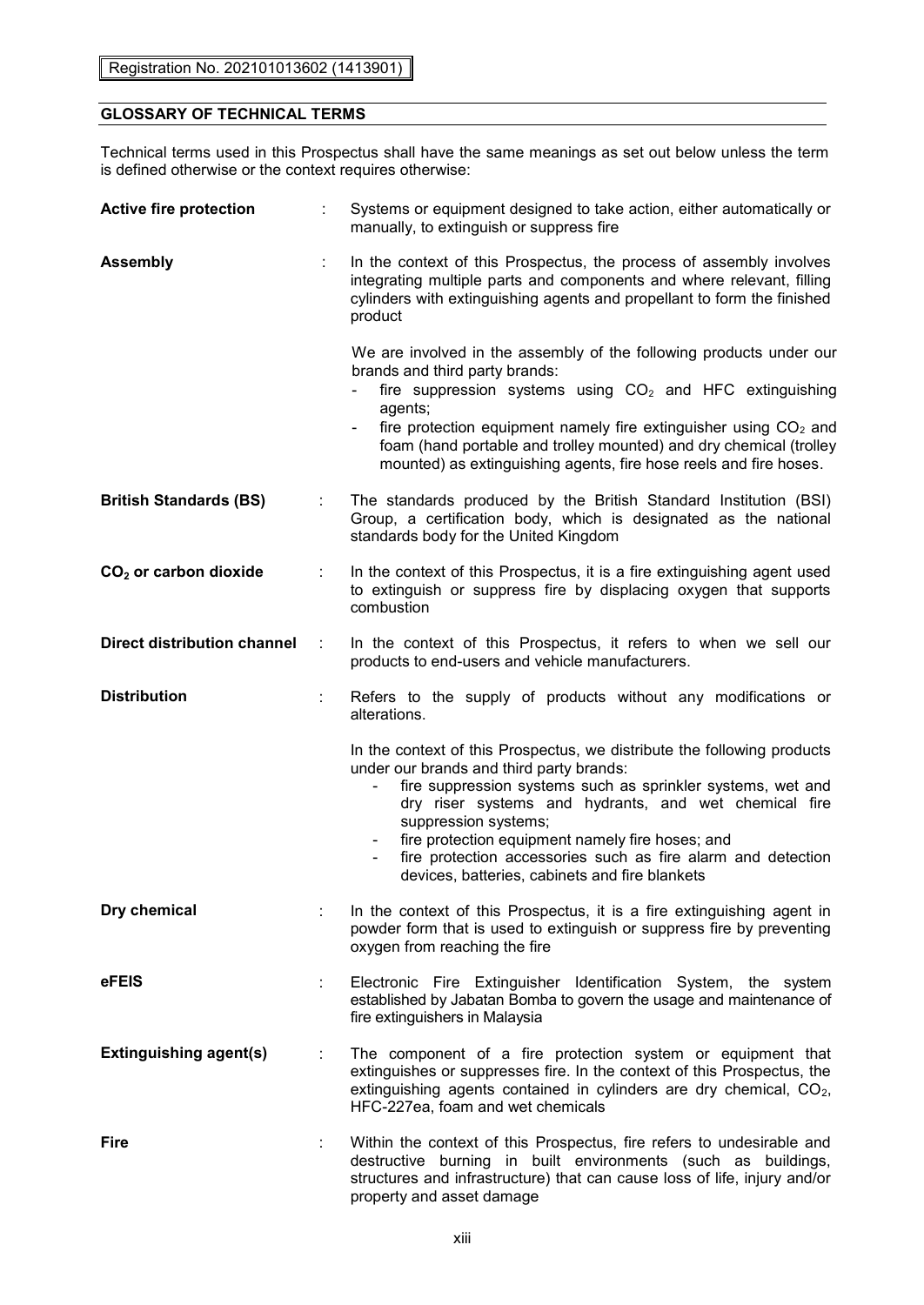### **GLOSSARY OF TECHNICAL TERMS (Cont'd)**

| Fire alarm                                   |   | A device that is designed to alert people that a fire may be present<br>and evacuation may be necessary. The alarm may be in the form of<br>bells, sounders, flashing lights, beacons or a combination of these                                                                                                                                                                                                                                                                                            |
|----------------------------------------------|---|------------------------------------------------------------------------------------------------------------------------------------------------------------------------------------------------------------------------------------------------------------------------------------------------------------------------------------------------------------------------------------------------------------------------------------------------------------------------------------------------------------|
| <b>Fire detector</b>                         | ÷ | A device that is designed to detect the presence of fire, heat and/or<br>smoke and consequently activate other systems and devices, such as<br>fire suppression systems and fire alarms                                                                                                                                                                                                                                                                                                                    |
| <b>Fire extinguisher</b>                     |   | A portable manually operated equipment that can be carried or<br>wheeled to the site of a fire, where it is used to discharge<br>extinguishing agents to extinguish or suppress fire. Examples include<br>$CO2$ , dry chemical and foam fire extinguishers                                                                                                                                                                                                                                                 |
| Fire hose reel                               |   | A circular reel drum that is designed to carry and manage high<br>pressure fire hose, keeping it ready for use in a fire, and to reel it in<br>for storage.<br>The fire hose reel is permanently attached to a source of water<br>connected to a wet or dry riser system                                                                                                                                                                                                                                   |
| <b>Fire hoses</b>                            | ÷ | Consists of fire hoses, couplings (to join two (2) or more hoses<br>together to extend their length) and nozzle to direct the flow of water.<br>They are designed to be connected to a landing valve of a wet or dry<br>riser system or hydrant, which supplies the water. They are designed<br>to be used by firefighters                                                                                                                                                                                 |
| <b>Fire suppression systems</b>              |   | In the context of this Prospectus, they are systems that are designed<br>to automatically detect fire and discharge their fire extinguishing agent<br>to extinguish or suppress fire. Examples include $CO2$ , HFC and wet<br>chemical fire suppression systems, sprinkler systems, as well as dry<br>and wet riser systems                                                                                                                                                                                |
| fluorinated<br><b>FK5112</b><br>or<br>ketone |   | FK5112 is a fluorinated ketone considered to be an environmentally<br>friendly fire suppression extinguishing agent as it does not deplete<br>ozone. FK5112 is stored as a liquid and discharged as a gas.<br>FK5112 is a clean agent that does not leave behind residue, and<br>does not conduct electricity. It is suitable for use in rooms that contain<br>telecommunications or electrical equipment, and high value or<br>important items such as those stored in libraries, archives and<br>museums |
| <b>FM Approvals certification</b>            |   | FM Approvals certification, which certifies that a product or system<br>has been independently tested and found to comply with the<br>applicable requirements stated in the relevant FM Approvals<br>standards. The certification is administered by FM Approvals. FM<br>Approvals was formerly known as Factory Mutual Laboratories which<br>changed its name to FM Approval in 1999                                                                                                                      |
| Foam                                         |   | In the context of this Prospectus, it is an extinguishing agent that<br>consists of foam concentrate mixed with water. When it is discharged,<br>it forms a foam that blankets the fire to prevent oxygen from reaching<br>the fuel, which extinguishes or suppresses the fire                                                                                                                                                                                                                             |
| <b>HFC or hydrofluorocarbon</b>              | ÷ | In the context of this Prospectus, HFC refers to HFC-227ea which is<br>stored as a liquid and discharged as a gas. HFC is a clean agent that<br>does not leave behind residue, and does not conduct electricity. It is<br>suitable for use in rooms that contain telecommunications or electrical<br>equipment, and high value or important items such as those stored in<br>libraries, archives and museums                                                                                               |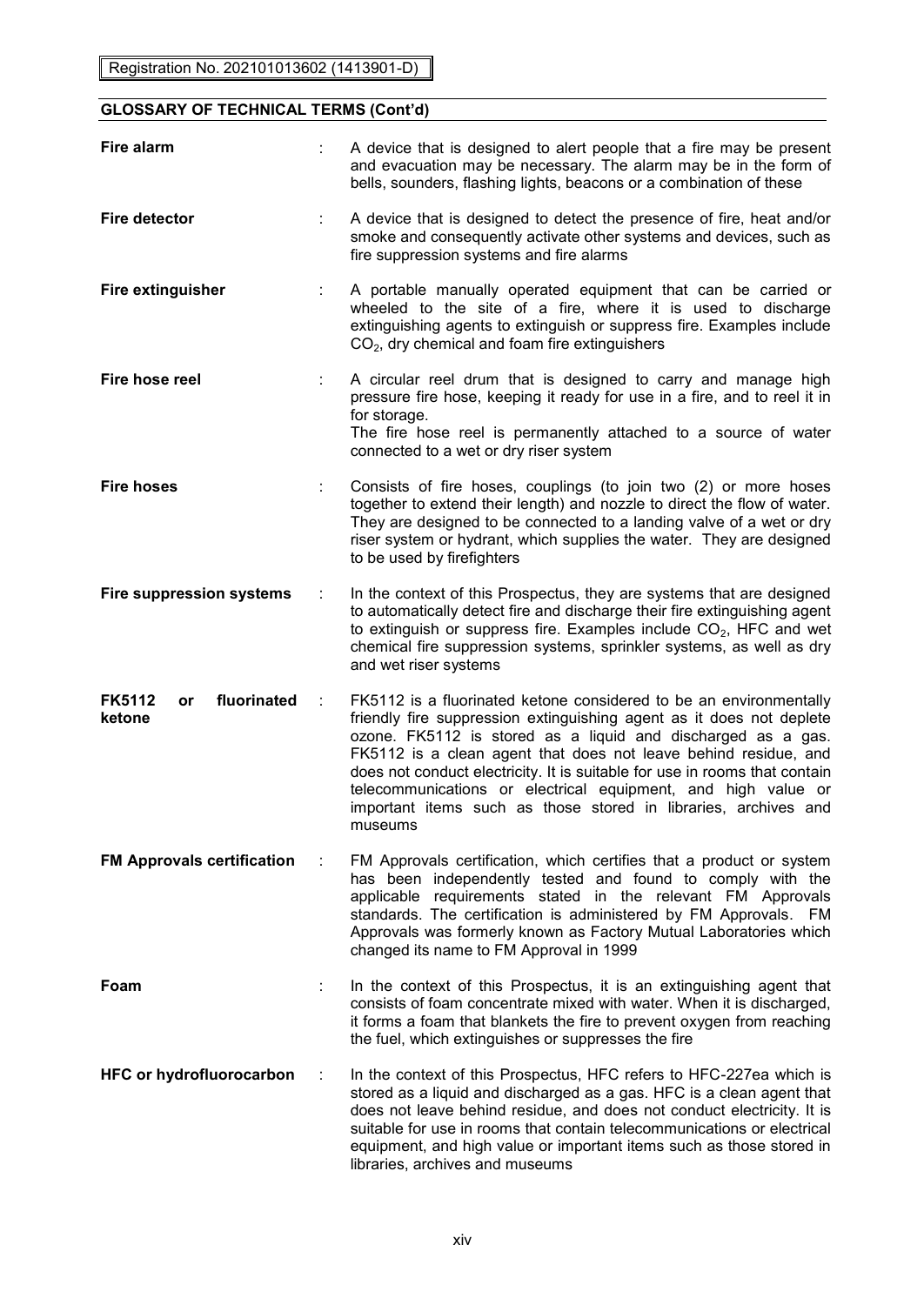## **GLOSSARY OF TECHNICAL TERMS (Cont'd)**

| <b>Indirect</b><br>channel      | distribution |   | In the context of this Prospectus, it refers to where our customers are<br>intermediaries that purchase our fire protection systems, equipment<br>and accessories for installation or maintenance of their customers'<br>properties and assets, as well as retailers and wholesalers who resell<br>our products to their customers.                                                                 |
|---------------------------------|--------------|---|-----------------------------------------------------------------------------------------------------------------------------------------------------------------------------------------------------------------------------------------------------------------------------------------------------------------------------------------------------------------------------------------------------|
| Manufacturing                   |              |   | In the context of this Prospectus, it is a process involving the<br>transformation of input materials into finished products. We carry out<br>the manufacturing of hand portable dry chemical fire extinguishers<br>under our brand                                                                                                                                                                 |
| <b>Malaysian Standards (MS)</b> |              | ÷ | The standards produced by the Department of Standards Malaysia,<br>the national standards and accreditation body of Malaysia                                                                                                                                                                                                                                                                        |
| <b>Sprinkler system</b>         |              |   | A type of active fire suppression system that consists of a fixed water<br>pipe network installed throughout a building with sprinkler heads<br>attached at specific locations. Sprinklers are designed to activate<br>when a predetermined heat level is reached, spraying the area<br>around the sprinkler with water                                                                             |
| Wet and dry riser system        |              |   | An active fire protection system that consists of a fixed network of<br>water pipes and other components that is designed to supply water<br>throughout the building to support firefighting operations. In a wet riser<br>system, the pipework is constantly filled with water from a pressurised<br>supply, whereas in a dry riser system, the pipework does not contain<br>water when not in use |
| Wet chemical                    |              |   | In the context of this Prospectus, it is a fire extinguishing agent<br>composed of a mixture of water and materials (such as potassium<br>carbonate and inorganic salts) that form a soapy layer that blankets<br>burning oil, thereby preventing oxygen from reaching the fire                                                                                                                     |
| <b>UL</b> certification         |              |   | UL certification attests that a product, system or equipment has been<br>independently tested and found to comply with the relevant UL<br>standards. UL certification is administered by UL LLC, which is a<br>subsidiary of Underwriters Laboratories Inc                                                                                                                                          |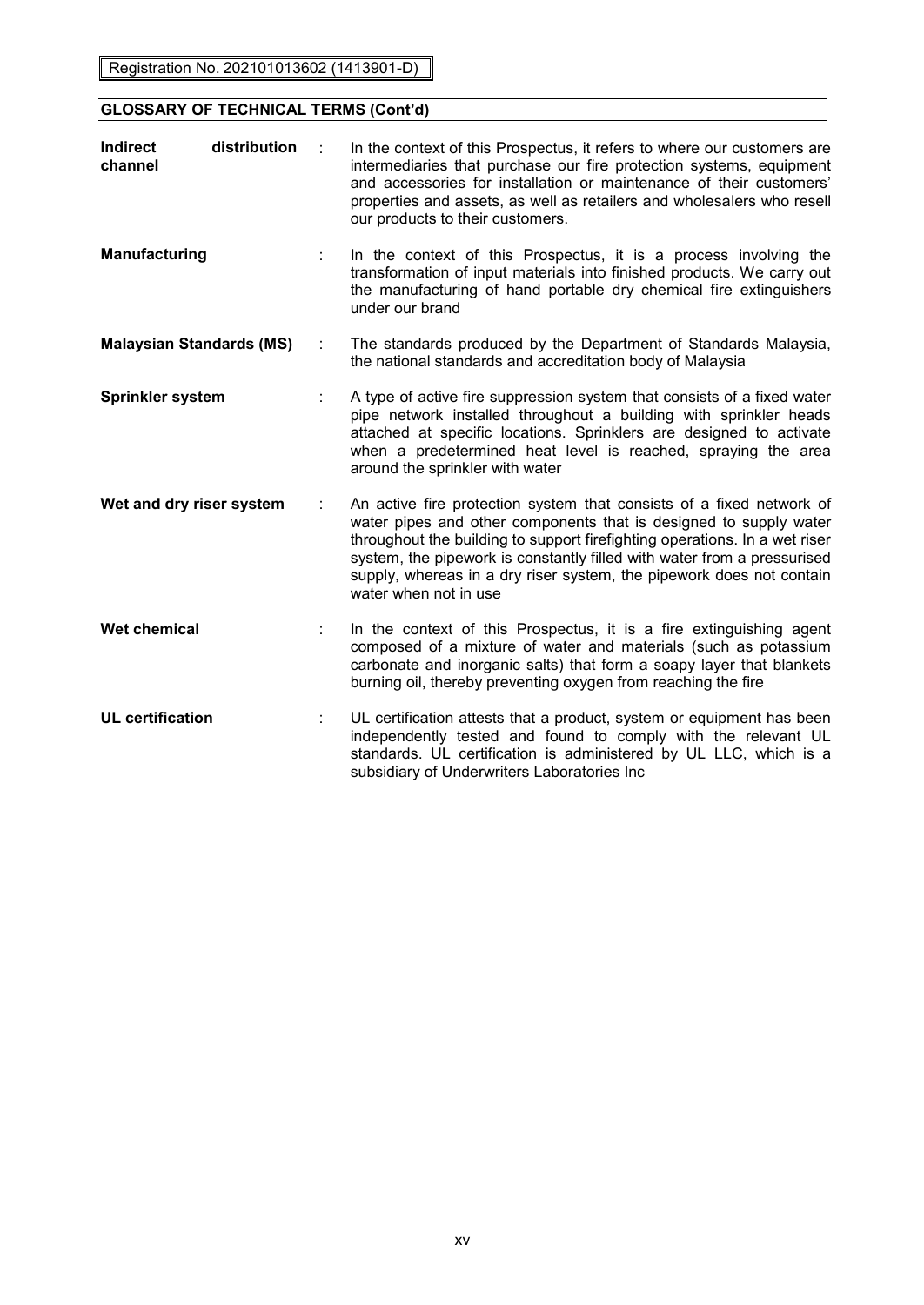# **TABLE OF CONTENTS**

|               |                                                                                                     |                                                                                                                                                                                                                                                                                                                                                                                                                                                                                       | <b>PAGE</b>                                                                                  |
|---------------|-----------------------------------------------------------------------------------------------------|---------------------------------------------------------------------------------------------------------------------------------------------------------------------------------------------------------------------------------------------------------------------------------------------------------------------------------------------------------------------------------------------------------------------------------------------------------------------------------------|----------------------------------------------------------------------------------------------|
| $\mathbf 1$ . |                                                                                                     | <b>CORPORATE DIRECTORY</b>                                                                                                                                                                                                                                                                                                                                                                                                                                                            | 1                                                                                            |
| 2.            |                                                                                                     | <b>APPROVALS AND CONDITIONS</b>                                                                                                                                                                                                                                                                                                                                                                                                                                                       |                                                                                              |
|               | 2.1<br>2.2                                                                                          | APPROVALS FROM RELEVANT AUTHORITIES<br><b>MORATORIUM ON OUR SHARES</b>                                                                                                                                                                                                                                                                                                                                                                                                                | 6<br>$\overline{7}$                                                                          |
| 3.            |                                                                                                     | <b>PROSPECTUS SUMMARY</b>                                                                                                                                                                                                                                                                                                                                                                                                                                                             |                                                                                              |
|               | 3.1<br>3.2<br>3.3<br>3.4<br>3.5<br>3.6<br>3.7<br>3.8<br>3.9<br>3.10<br>3.11                         | PRINCIPAL DETAILS RELATING TO OUR IPO<br><b>BACKGROUND AND OVERVIEW</b><br>COMPETITIVE ADVANTAGES AND KEY STRENGTHS<br><b>BUSINESS STRATEGIES AND PLANS</b><br><b>RISK FACTORS</b><br>OUTBREAK OF COVID-19 PANDEMIC<br>DIRECTORS AND KEY SENIOR MANAGEMENT<br>PROMOTERS AND SUBSTANTIAL SHAREHOLDERS<br>USE OF PROCEEDS FROM OUR IPO<br><b>FINANCIAL HIGHLIGHTS</b><br><b>DIVIDEND POLICY</b>                                                                                         | 9<br>9<br>11<br>12<br>14<br>15<br>16<br>17<br>18<br>18<br>19                                 |
| 4.            |                                                                                                     | <b>PARTICULARS OF OUR IPO</b>                                                                                                                                                                                                                                                                                                                                                                                                                                                         |                                                                                              |
|               | 4.1<br>4.2<br>4.3<br>4.4<br>4.5<br>4.6                                                              | DETAILS OF OUR IPO<br>BASIS OF ARRIVING AT THE IPO PRICE<br><b>DILUTION</b><br>USE OF PROCEEDS FROM OUR IPO<br>BROKERAGE FEE, UNDERWRITING COMMISSION AND PLACEMENT<br><b>FEE</b><br>SALIENT TERMS OF THE UNDERWRITING AGREEMENT                                                                                                                                                                                                                                                      | 20<br>30<br>31<br>32<br>40<br>40                                                             |
| 5.            |                                                                                                     | INFORMATION ON PROMOTERS, SUBSTANTIAL SHAREHOLDERS, DIRECTORS<br><b>AND KEY SENIOR MANAGEMENT</b>                                                                                                                                                                                                                                                                                                                                                                                     |                                                                                              |
|               | 5.1<br>5.2<br>5.3<br>5.4<br>5.5<br>5.6<br>5.7                                                       | PROMOTERS AND SUBSTANTIAL SHAREHOLDERS<br>DIRECTORS AND KEY SENIOR MANAGEMENT<br><b>BOARD PRACTICES</b><br>REMUNERATION OF DIRECTORS AND KEY SENIOR MANAGEMENT<br>MANAGEMENT REPORTING STRUCTURE<br>DECLARATIONS BY EACH PROMOTERS, DIRECTORS AND KEY<br><b>SENIOR MANAGEMENT</b><br>FAMILY RELATIONSHIPS AND ASSOCIATIONS                                                                                                                                                            | 41<br>50<br>68<br>74<br>76<br>77<br>77                                                       |
| 6.            | 5.8                                                                                                 | <b>SERVICE AGREEMENTS</b><br><b>INFORMATION ON OUR GROUP</b>                                                                                                                                                                                                                                                                                                                                                                                                                          | 78                                                                                           |
|               | 6.1<br>6.2<br>6.3<br>6.4<br>6.5<br>6.6<br>6.7<br>6.8<br>6.9<br>6.10<br>6.11<br>6.12<br>6.13<br>6.14 | <b>INFORMATION ON OUR GROUP</b><br><b>INFORMATION ON OUR SUBSIDIARIES</b><br>MATERIAL CAPITAL EXPENDITURE AND DIVESTITURES<br><b>BUSINESS OVERVIEW</b><br>MODES OF OPERATION AND WARRANTIES<br><b>OPERATIONAL FACILITY</b><br>MAJOR MACHINERY AND EQUIPMENT<br><b>SALES AND MARKETING</b><br>PRODUCTION OUTPUT, CAPACITY AND UTILISATION<br>PROCESS FLOW<br>TYPES AND SOURCES OF INPUT MATERIALS AND SERVICES<br><b>EMPLOYEES</b><br><b>MAJOR CUSTOMERS</b><br><b>MAJOR SUPPLIERS</b> | 79<br>97<br>100<br>101<br>121<br>122<br>122<br>123<br>125<br>127<br>134<br>140<br>141<br>145 |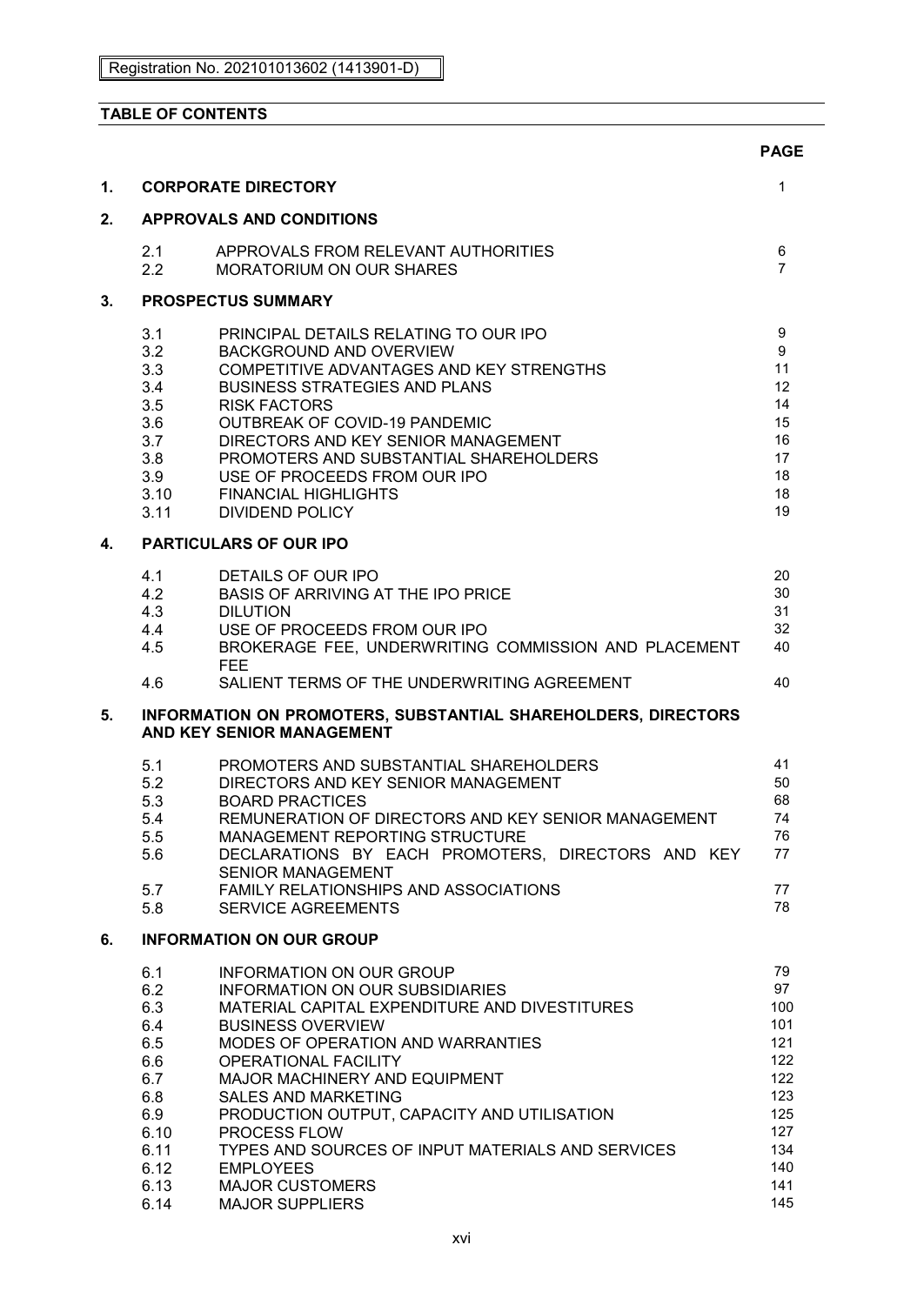### **TABLE OF CONTENTS (Cont'd)**

| 6.15<br>6.16<br>6.17<br>6.18<br>6.19<br>6.20<br>6.21                 | RESEARCH AND DEVELOPMENT<br><b>SEASONALITY</b><br>MATERIAL INTERRUPTIONS TO OUR BUSINESS<br>OUR BUSINESS STRATEGIES AND PLANS<br>MAJOR APPROVALS, LICENCES, PERMITS OBTAINED<br>INTELLECTUAL PROPERTY RIGHTS, PATENTS, TRADEMARKS AND<br><b>REGISTRATIONS</b><br>MATERIAL DEPENDENCY ON<br>COMMERCIAL<br><b>CONTRACTS</b><br>$\frac{1}{2}$<br>AGREEMENTS / INTELLECTUAL PROPERTY RIGHTS / LICENCES OR<br>PERMITS / BUSINESS PROCESSES | 149<br>149<br>149<br>156<br>167<br>185<br>190<br>190                                                                                                                                                                                                                                                                                                                    |  |  |  |  |  |
|----------------------------------------------------------------------|---------------------------------------------------------------------------------------------------------------------------------------------------------------------------------------------------------------------------------------------------------------------------------------------------------------------------------------------------------------------------------------------------------------------------------------|-------------------------------------------------------------------------------------------------------------------------------------------------------------------------------------------------------------------------------------------------------------------------------------------------------------------------------------------------------------------------|--|--|--|--|--|
| 6.23                                                                 | <b>GOVERNING LAWS AND REGULATIONS</b>                                                                                                                                                                                                                                                                                                                                                                                                 | 196                                                                                                                                                                                                                                                                                                                                                                     |  |  |  |  |  |
|                                                                      |                                                                                                                                                                                                                                                                                                                                                                                                                                       | 202                                                                                                                                                                                                                                                                                                                                                                     |  |  |  |  |  |
|                                                                      |                                                                                                                                                                                                                                                                                                                                                                                                                                       |                                                                                                                                                                                                                                                                                                                                                                         |  |  |  |  |  |
| 8.1                                                                  | RISKS RELATING TO THE BUSINESS AND OPERATIONS OF OUR<br><b>GROUP</b>                                                                                                                                                                                                                                                                                                                                                                  | 213                                                                                                                                                                                                                                                                                                                                                                     |  |  |  |  |  |
| 8.3                                                                  | RISKS RELATING TO INVESTMENT IN OUR SHARES                                                                                                                                                                                                                                                                                                                                                                                            | 222<br>223                                                                                                                                                                                                                                                                                                                                                              |  |  |  |  |  |
|                                                                      |                                                                                                                                                                                                                                                                                                                                                                                                                                       |                                                                                                                                                                                                                                                                                                                                                                         |  |  |  |  |  |
| 9.1<br>9.2                                                           | RELATED PARTY TRANSACTIONS<br>MONITORING AND OVERSIGHT OF RELATED PARTY TRANSACTIONS<br>AND CONFLICTS OF INTEREST                                                                                                                                                                                                                                                                                                                     | 226<br>231                                                                                                                                                                                                                                                                                                                                                              |  |  |  |  |  |
| <b>CONFLICT OF INTEREST</b><br>10.                                   |                                                                                                                                                                                                                                                                                                                                                                                                                                       |                                                                                                                                                                                                                                                                                                                                                                         |  |  |  |  |  |
| 10.1<br>10.2                                                         | <b>CONFLICT OF INTEREST</b><br>DECLARATION BY ADVISERS ON CONFLICT OF INTEREST                                                                                                                                                                                                                                                                                                                                                        | 232<br>232                                                                                                                                                                                                                                                                                                                                                              |  |  |  |  |  |
| <b>FINANCIAL INFORMATION</b>                                         |                                                                                                                                                                                                                                                                                                                                                                                                                                       |                                                                                                                                                                                                                                                                                                                                                                         |  |  |  |  |  |
| 11.1<br>11.2<br>11.3                                                 | HISTORICAL AUDITED COMBINED FINANCIAL INFORMATION<br>CAPITALISATION AND INDEBTEDNESS<br>MANAGEMENT'S DISCUSSION AND ANALYSIS<br><b>FINANCIAL</b><br>OF.<br>CONDITIONS AND RESULTS OF OPERATIONS                                                                                                                                                                                                                                       | 234<br>237<br>238                                                                                                                                                                                                                                                                                                                                                       |  |  |  |  |  |
| 11.4                                                                 |                                                                                                                                                                                                                                                                                                                                                                                                                                       | 266<br>271                                                                                                                                                                                                                                                                                                                                                              |  |  |  |  |  |
| 11.6                                                                 | ORDER BOOK                                                                                                                                                                                                                                                                                                                                                                                                                            | 271                                                                                                                                                                                                                                                                                                                                                                     |  |  |  |  |  |
|                                                                      |                                                                                                                                                                                                                                                                                                                                                                                                                                       | 272<br>272                                                                                                                                                                                                                                                                                                                                                              |  |  |  |  |  |
| 11.9                                                                 | REPORTING ACCOUNTANTS' REPORT<br>ON<br>THE<br>PRO FORMA<br>STATEMENTS OF FINANCIAL POSITION                                                                                                                                                                                                                                                                                                                                           | 274                                                                                                                                                                                                                                                                                                                                                                     |  |  |  |  |  |
|                                                                      |                                                                                                                                                                                                                                                                                                                                                                                                                                       | 287                                                                                                                                                                                                                                                                                                                                                                     |  |  |  |  |  |
|                                                                      |                                                                                                                                                                                                                                                                                                                                                                                                                                       |                                                                                                                                                                                                                                                                                                                                                                         |  |  |  |  |  |
| 13.1<br>13.2<br>13.3<br>13.4<br>13.5<br>13.6<br>13.7<br>13.8<br>13.9 | EXTRACT OF OUR CONSTITUTION<br><b>SHARE CAPITAL</b><br>LIMITATION ON THE RIGHT TO OWN SECURITIES<br><b>PUBLIC TAKE-OVERS</b><br><b>EXCHANGE CONTROLS</b><br>MATERIAL LITIGATION, CLAIMS AND ARBITRATION<br><b>MATERIAL CONTRACTS</b><br><b>CONSENTS</b><br><b>RESPONSIBILITY STATEMENTS</b>                                                                                                                                           | 353<br>357<br>358<br>358<br>358<br>358<br>358<br>359<br>359<br>359                                                                                                                                                                                                                                                                                                      |  |  |  |  |  |
|                                                                      | 6.22<br>8.2<br>11.5<br>11.7<br>11.8<br>13.10                                                                                                                                                                                                                                                                                                                                                                                          | PROPERTIES, PLANT AND EQUIPMENT<br><b>INDUSTRY OVERVIEW</b><br><b>RISK FACTORS</b><br><b>RISKS RELATING TO OUR INDUSTRY</b><br><b>RELATED PARTY TRANSACTIONS</b><br><b>KEY FINANCIAL RATIOS</b><br><b>TREND INFORMATION</b><br>SIGNIFICANT CHANGES<br><b>DIVIDEND POLICY</b><br><b>ACCOUNTANTS' REPORT</b><br><b>ADDITIONAL INFORMATION</b><br>DOCUMENTS FOR INSPECTION |  |  |  |  |  |